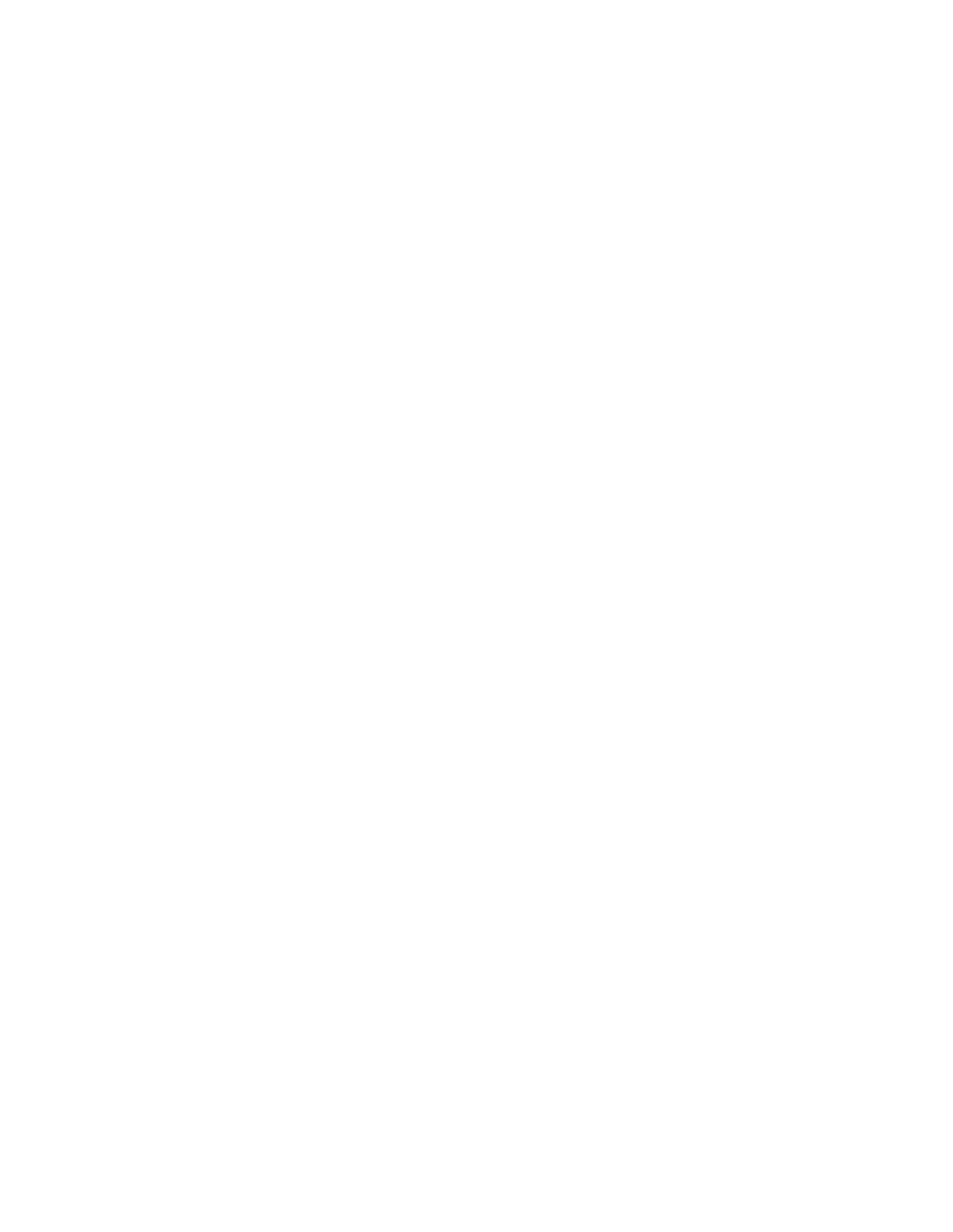## MASTIC HOME **EXTERIORS®** Use and Care Guide  $+$

# **Warranties**

| <b>USE AND CARE GUIDE</b>                                                      | 3  |
|--------------------------------------------------------------------------------|----|
| <b>LIMITED LIFETIME WARRANTY</b>                                               |    |
| <b>VINYL SIDING, VINYL SOFFIT + VINYL ACCESSORIES</b>                          | 4  |
| SOLARDEFENSE REFLECTIVE TECHNOLOGY™<br><b>VINYL SIDING + VINYL ACCESSORIES</b> | 6  |
| <b>CEDAR DISCOVERY AND ACCESSORIES</b>                                         | 8  |
| <b>DESIGNER ACCENTS</b>                                                        | 10 |
| <b>ALUMINUM SIDING, SOFFIT, SELECT TRIM COIL AND ACCESSORIES</b>               | 12 |
| <b>RAIN REMOVAL SYSTEMS</b>                                                    | 14 |

## **20-YEAR LIMITED WARRANTY**

| <b>GUTTER COIL</b>           | 16 |
|------------------------------|----|
|                              |    |
| <b>WARRANTY REGISTRATION</b> | 18 |

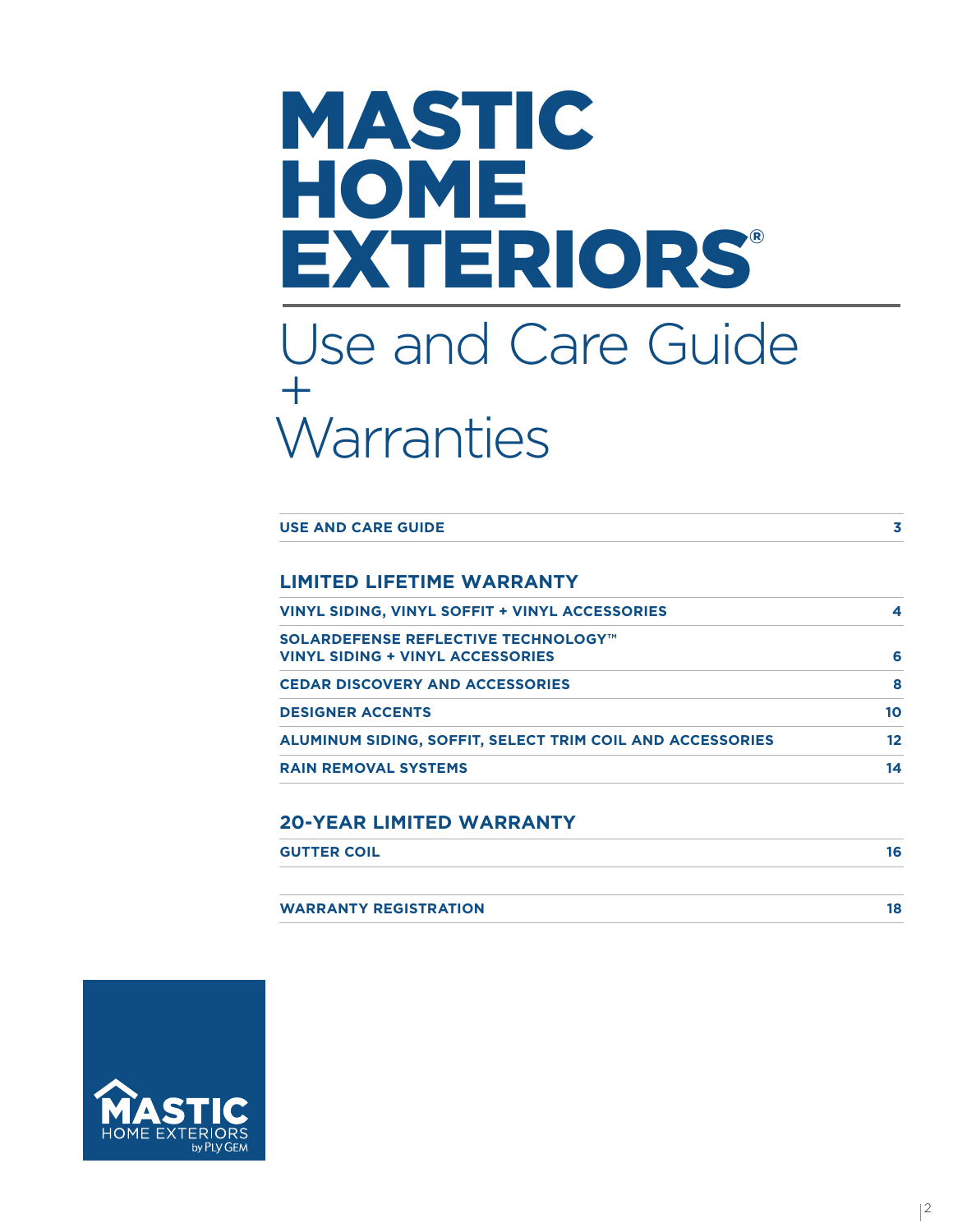

# MASTIC HOME EXTERIORS Use and Care Guide

### **HOW TO CARE FOR YOUR PRODUCTS FROM MASTIC HOME EXTERIORS BY PLY GEM.**

Your selection of Mastic Home Exteriors by Ply Gem Siding and/ or Aluminum products to cover your most valuable investment should provide a beautiful appearance and long-lasting protection. To keep your home beautiful over the years, you should implement the following procedures at least annually for the major care of your Mastic Home Exteriors by Ply Gem Siding and Aluminum Products:

- 1. **General Cleaning.** Use an ordinary garden hose to give your siding a light rinse working from the top down.
- 2. **Moderate Atmospheric Dirt.** We recommend at least an annual washing with clear water using a garden hose and soft-bristled brush. A long-handled car washing brush is ideal for this purpose.
- 3. **Heavy Industrial Atmospheric Dirt.** Wash in the manner indicated above, but use the following solution:
	- 1/3 cup detergent (Tide®, for example) 2/3 cup trisodium phosphate
	-

1 gallon water

4.**Mildew Accumulation.** Mildew can collect on surfaces of all types of building products and is often evident on surfaces that have not been properly cared for and maintained. Normally, mildew will appear as black spots. Mildew can be removed by using the basic cleaning solution above with the addition of sodium hypochlorite as follows:

1/3 cup detergent (Tide®, for example)

2/3 cup trisodium phosphate

1 quart sodium hypochlorite 5% solution

(Clorox®, for example)

3 quarts water

5. **Additionally for Aluminum Products.** For caulking compounds, tar and similar substances use mineral spirits in reasonable amounts and apply directly to the foreign substance. Immediately after cleaning, rinse the area thoroughly with water.

CAUTION: Do not exceed the recommended concentrations of cleaners; to do so can cause damage to the product. Avoid skin and eye contact with the solution, and in all cases follow manufacturer's instructions for the use of cleaning compounds and solutions. Avoid use of abrasive-type cleaners and strong solvents. Test any cleaner on an inconspicuous area before applying to major areas. To minimize streaking, always clean from the bottom to the top and follow with a rinsing of clear water. Excessive scrubbing is unnecessary, can be harmful to the products, and may cause undesirable glossy areas over the finish.

CAUTION: Do not use or mix sodium hypochlorite with other household chemicals or products containing ammonia. To do so will release hazardous gases.

CAUTION: Use care not to saturate window and door openings when cleaning your Mastic Home Exteriors by Ply Gem siding and aluminum products.

TIP: Where the house is extremely dirty, it is recommended you start washing from the bottom and go to the top, rinsing frequently. Cleaning solutions should be permitted to stand on the surface of the siding and/ or soffit for several minutes before rinsing.

TIP: Pay particular attention to areas under eaves, porches, awnings, and other overhangs that have limited exposure to the natural washing effect of rainfall.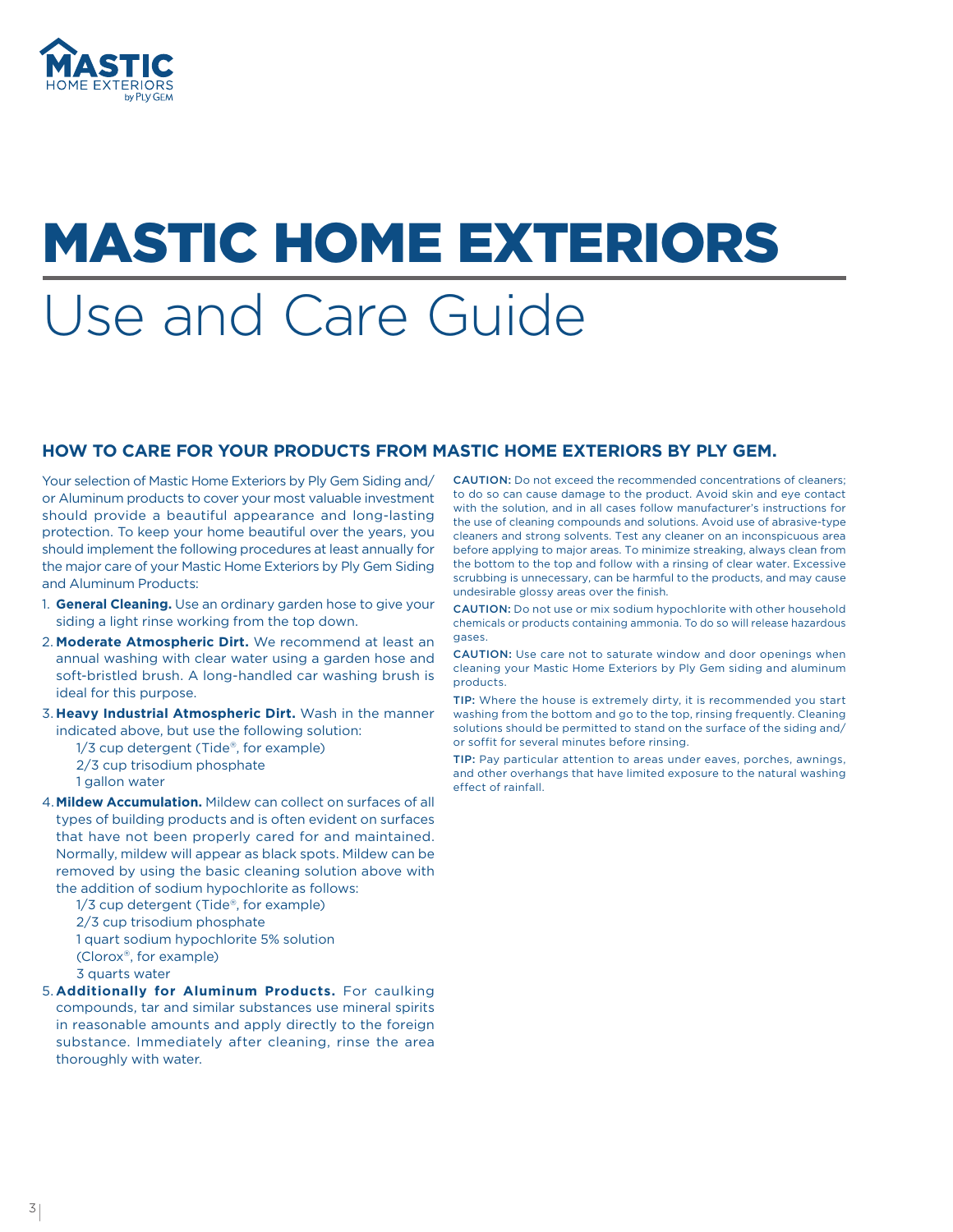## MASTIC HOME EXTERIORS V.I.P. LIMITED LIFETIME WARRANTY **VINYL SIDING** (Other Than SolarDefense Reflective Technology™ Vinyl Siding), VINYL SOFFIT + VINYL ACCESSORIES



Mastic Home Exteriors by Ply Gem Vinyl Siding, Vinyl Soffit and Vinyl Accessories (the "Products") are manufactured in accordance with high standards and tight quality controls. The Products will not rust or corrode because they are made of polymer, and they will not flake or peel because there is no paint to flake or peel.

#### **WHAT DOES THIS WARRANTY COVER?**

**Limited Lifetime Warranty Manufacturing Defects.** Mastic Home Exteriors by Ply Gem warrants to you, the owner of the property at the time the Products were installed, that the Products are free from defects in material and workmanship in the course of manufacture if installed according to our specifications.

**Limited Fade Warranty.** Mastic Home Exteriors by Ply Gem also warrants to you that for a limited period specified below, the Products will not excessively fade. "Excessive Fading" is more than 'normal fading' (see below) which is in excess of a Delta E of 4 Hunter units, as determined by Mastic Home Exteriors by Ply Gem. Musket Brown is not warranted for sidewall use.

**Limited Hail Damage Warranty.** Mastic Home Exteriors by Ply Gem also provides you with a limited hail damage warranty, more fully outlined below.

This Warranty is limited to the terms and conditions, exclusions and limitations, requirements and legal rights stated in this Warranty.

#### **HOW LONG DOES THE COVERAGE LAST?**

**Limited Lifetime Warranty Manufacturing Defects.** If you are an individual, this Limited Lifetime Warranty lasts for the life of the property on which the Products were originally applied ("Property") for as long as you own the Property. If you are not an individual (e.g., you are a corporation, condominium, cooperative housing arrangement, unincorporated association, school, church, government or public entity, etc.), the warranty period will be 50 years from the date of original installation of the Products on the Property, prorated as outlined in the Warranty Coverage Schedule below. This Limited Lifetime Warranty may be transferred with the Property. However, upon the transfer, the warranty period will be no more than 50 years from the date of original installation of the Products on the Property, prorated in accordance with the Warranty Coverage Schedule below.

**Limited Fade Warranty.** Mastic Home Exteriors by Ply Gem excessive fade warranty will last as long as Mastic Home Exteriors by Ply Gem Limited Lifetime Warranty lasts, and upon transfer with the Property, shall continue based upon the coverage terms for the Mastic Home Exteriors by Ply Gem Limited Lifetime Warranty.

**Limited Hail Damage Warranty.** Mastic Home Exteriors by Ply Gem hail damage warranty will last as long as Mastic Home Exteriors by Ply Gem Lifetime Limited Warranty lasts, and upon transfer with the Property, shall continue based upon the coverage terms for the Mastic Home Exteriors by Ply Gem Limited Lifetime Warranty.

#### **WHAT WILL WE DO?**

You must notify us in accordance with the notice requirements outlined below, and we must validate the complaint. Upon the notification and validation, we will undertake the following:

**Limited Lifetime Warranty Manufacturing Defect.** We will repair, replace or refund the purchase and installation price of the defective portion of our siding that blisters, checks, crazes, flakes, peels or weathers unevenly due to a defect in our manufacturing process. Our obligations under this Warranty will in no event exceed the purchase price of the originally installed Products found to be defective and the cost of the labor involved in the original installation of such defective Products. Any additional costs and expenses beyond these amounts are your responsibility.

**Limited Fade Warranty.** We will repair, replace or refund the initial purchase and installation price of any portion of our siding that experiences excessive color fade after the installation of the siding, subject to our examination of a siding sample and you performing at least annually as preventative maintenance the cleaning. Our obligations under this Warranty will in no event exceed the purchase price of the originally installed Products found to be defective and the cost of the labor involved in the original installation of such defective Products. Any additional costs and expenses beyond these amounts are your responsibility.

**Limited Hail Damage Warranty.** It is your responsibility to pursue the cost of repair or replacement of damaged material through your homeowner's insurance or all other applicable insurance coverage. After you exhaust such coverage, if you have any Product cost that you have incurred in the purchase of the Product that is necessary to replace the Product on your Property which was damaged by hail, and these costs are in excess of your total insurance coverage (excluding your insurance deductible), we will reimburse you for that difference, up to the cost of replacement Product for the damaged Product. Any additional costs and expense beyond these amounts are your responsibility. We will have no responsibility for any costs associated with the labor required to remove, replace or install any Product.

In the event of repair, replacement or refinishing under this Warranty, the Warranty applicable to the replacement material or to the repaired or refinished Products will extend only for the time remaining under the original Warranty.

If we elect to repair or replace Product under this warranty, we will also cover the reasonable labor costs for the applicable area, as determined solely by us.

#### **WHAT DOESN'T THIS WARRANTY COVER?**

This Warranty does not cover:

- damage of any kind resulting from faulty or improper installation;
- normal weathering is the damaging effects of sunlight and extremes of weather and atmosphere that may cause any colored surface to fade, chalk, or become soiled or stained; exposure to the elements will cause gradual, uniform change over time; the degree to which normal weathering occurs will vary depending on air quality, the building's location and other local conditions over which we have no control. • accidental damage;
- settlement;
- structural shrinkage or distortion of the property structure;
- fire;
- lightning, hurricane, tornado, windstorm, earthquake, or other acts of God;
- harmful chemicals (including harmful cleaning compounds and pesticides);
- fumes or vapors;
- surface deterioration due to air pollution; • misuse or abuse;
- vandalism;
- airborne stains, mold and mildew accumulation;
- your failure (or the failure of subsequent Property owners) to provide reasonable and necessary maintenance of the Products (see "Care and Maintenance Instructions"); • impact of foreign objects;
- warping or distortion due to exposure to excessive heat sources (e.g., barbecue grills) or exposure to unusual or excessive reflective heat sources (e.g., skylight or window reflection, roofing materials, pools, decks, blacktop, or concrete materials);
- Products that have been painted or whose surface has been altered in any way without written authorization from Mastic Home Exteriors by Ply Gem;
- any other causes beyond our reasonable control; or uneven fading, color change or "striping" of siding due to installation over dissimilar,
- inconsistent or inadequate sheathing or backer board.

#### **OTHER LIMITATIONS**

- 1. This Warranty covers only genuine Mastic Home Exteriors by Ply Gem Vinyl Siding (other than SolarDefense Reflective Technology™ vinyl siding), Soffit and Accessories. It is your responsibility to verify that the products installed are our Products.
- 2. Due to normal weathering, replacement Products may differ in gloss and color from Products originally installed on the Property.
- 3. We reserve the right to discontinue or change any design or color of any of our products at any time and without notice or liability. If, for any reason, Products of the type originally installed are no longer available from us at the time you make a warranty claim, we may substitute another product determined by us to be of comparable quality and price.
- 4. There are no warranties on these Products other than as set forth in this Warranty. We are not liable to you for a breach of any other written or oral express warranties. such as those, if any, given to you by dealers, contractors, applicators, or distributors of the Products.
- 5. WE EXCLUDE AND ARE NOT RESPONSIBLE FOR ANY CONSEQUENTIAL OR INCIDENTAL DAMAGES ARISING OUT OF ANY BREACH OF THIS EXPRESSED WARRANTY, OR ANY OTHER ORAL, WRITTEN OR IMPLIED WARRANTY THAT MAY APPLY TO YOUR PURCHASE, AS IT RELATES TO OUR PRODUCTS. THIS IS YOUR EXCLUSIVE WARRANTY AND IS IN LIEU OF ALL OTHER WARRANTIES, EXPRESS OR IMPLIED, INCLUDING BUT NOT LIMITED TO IMPLIED WARRANTIES
- OF MERCHANTABILITY AND FITNESS FOR A PARTICULAR PURPOSE. 6. This Warranty gives you specific legal rights. You may also have other rights which vary from state to state. SOME STATES DO NOT ALLOW THE EXCLUSION OR LIMITATION OF INCIDENTAL OR CONSEQUENTIAL DAMAGES, SO THE ABOVE LIMITATION OR EXCLUSION MAY NOT APPLY TO YOU.

#### **THESE DEFINITIONS APPLY TO THE TERMS USED:**

**Coverage** means the extent of our commitment to respond to any claim relating to the siding.

**Excessive Color Fade** means a change in the color of any siding in excess of a Delta E of four Hunter units, as determined by us, following the initial installation of the siding, provided that any uneven or abnormal fade distribution is not due to a buildup or accumulation of stains, dirt, mold, mildew, or any other deficiency caused by the lack of at least an annual preventative maintenance by the homeowner as such annual preventative maintenance is described in the Mastic Home Exteriors by Ply Gem Installation Manual.

**First-time Transferee** means the first individual, person or entity to which any interest of the initial purchaser in the building on which the siding is initially installed or in the siding itself is voluntarily or involuntarily conveyed, transferred or assigned, whether by gift, sale or operation of law, after the initial installation of the siding.

**Purchase and Installation Price** means the sum of (a) the total original cost of the siding that is defective or otherwise being replaced, plus (b) the total original cost of labor for the installation of siding that is defective or otherwise being replaced. If we cannot determine these amounts from original documents, we will compute the purchase and installation price using (i) our suggested retail price in effect at the time of the installation for the cost of material, (ii) labor rates prevailing in the area where the building is located at the time of installation and (iii) an estimated installation time for the cost of labor.

**Residence** means regular or full-time permanent lodging by a single family.

**Products** means vinyl siding (other than SolarDefense Reflective Technology vinyl siding), vinyl soffit or related vinyl accessories (but not scallops, shakes, or trim coil) manufactured by Mastic Home Exteriors by Ply Gem.

**Weathering** means changes caused by exposure to sunlight, rain, air pollution, variations in temperature and other atmospheric conditions.

**Weathers Unevenly or Uneven Weathering,** such as checker boarding, means uneven or non-uniform change in color of contiguous elements of siding under uniform, even and equal exposure to sunlight, natural radiation, rain, natural variations in temperature or other atmospheric conditions.

#### **HOW DO YOU REGISTER YOUR WARRANTY?**

For all Mastic Home Exteriors by Ply Gem materials used on this installation project, one Application for Warranty Registration must be completed at mastic.com or mailed within 30 days after original installation has been completed. Please mail it to Mastic Home Exteriors by Ply Gem, Warranty Registration Department, P.O. Box 110100, Pittsburgh, PA 15232. Failure to register the Warranty will not void the Warranty, but registration of this Warranty confirms the date of purchase of our Products and assists Mastic Home Exteriors by Ply Gem in processing any Warranty claim you might have. This confirmation is of benefit to you, especially if your original proof of purchase is lost. It is a good idea to retain your proof of purchase incase it is needed if you submit a warranty claim.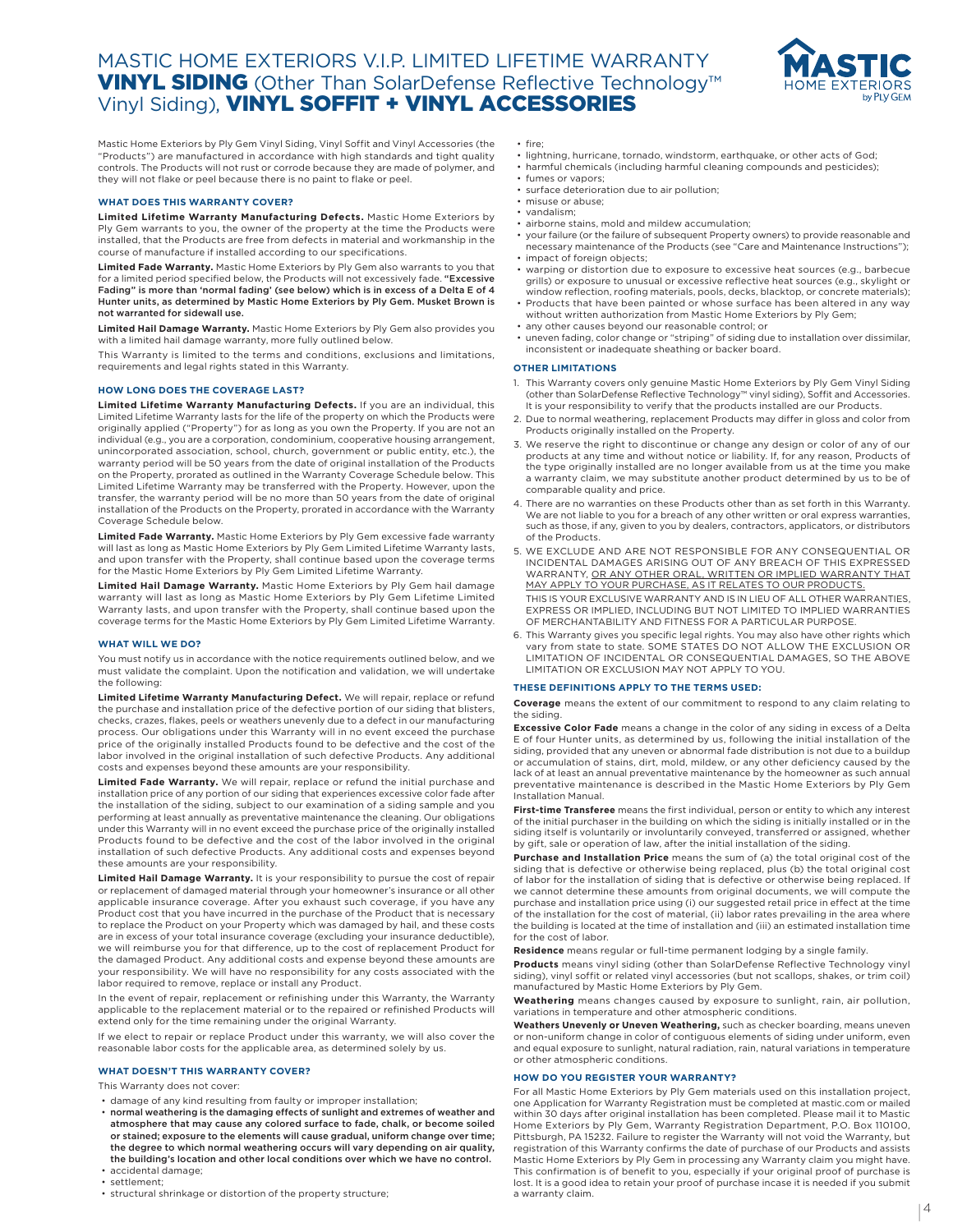### MASTIC HOME EXTERIORS V.I.P. LIMITED LIFETIME WARRANTY **VINYL SIDING** (Other Than SolarDefense Reflective Technology™ Vinyl Siding), VINYL SOFFIT + VINYL ACCESSORIES



#### **HOW DO YOU TRANSFER YOUR WARRANTY?**

You and subsequent Property owners may transfer this Warranty by providing written notice to us within 30 days after the date of transfer of ownership. The notice should include the warranty registration number (if available), the address of the Property, the name and mailing address (if different) of the new owners and the date of transfer. The notice should be sent to Mastic Home Exteriors by Ply Gem, Warranty Transfer Department, P.O. Box 110100, Pittsburgh, PA 15232. Failure to notify Mastic Home Exteriors by Ply Gem will not void the Warranty, but the notice will assist Mastic Home Exteriors by Ply Gem in processing any warranty claim.

Warranty coverage upon transfer is as described in detail above. Upon any transfer of the property, your obligations become the obligations of the new Property owners.

#### **HOW DO YOU SUBMIT A WARRANTY CLAIM?**

You must submit your claim in writing to us within the warranty period and within a reasonable period of time after the defect is discovered.

To initiate a claim, you should contact our warranty services number at 1-800-962- 3563 to receive a warranty claims packet.

If you would like to submit a claim request in writing, please provide the following information: a description of the claimed defect and the date the defect was discovered; the warranty registration number (if available); the date of original installation; and your name, address and phone number. Written claims should be sent to Mastic Home Exteriors by Ply Gem, Warranty Claims Department, 2600 Grand Blvd., Ste. 900, Kansas City, MO 64108 or fax your information to 816-426-8210.

Mastic Home Exteriors by Ply Gem will provide notification of any additional information and physical evidence that may be required to process your claim.

When a sample is required, it must be sent at the homeowner's expense. In the event the claim is approved and the homeowner wants the sample returned, there will be a \$25 handling fee.

ANY REPAIR OF THE PRODUCTS UNDERTAKEN WITHOUT PRIOR WRITTEN AUTHORIZATION FROM MASTIC HOME EXTERIORS BY PLY GEM WILL VOID THIS WARRANTY.

#### **WARRANTY COVERAGE SCHEDULE**

| NUMBER OF YEARS FROM<br>DATE OF ORIGINAL INSTALL ATION<br>TO DATE OF CLAIM | PERCENTAGE OF PURCHASE PRICE<br>OF ORIGINALLY INSTALLED<br>PRODUCTS FOUND TO BE DEFECTIVE<br>FOR WHICH MASTIC HOME EXTERIORS<br>BY PLY GEM WILL BE RESPONSIBLE |  |
|----------------------------------------------------------------------------|----------------------------------------------------------------------------------------------------------------------------------------------------------------|--|
| DURING THE ORIGINAL PURCHASER'S<br>OWNERSHIP OF THE PROPERTY:              | 100%                                                                                                                                                           |  |
| SUBSEQUENT OWNERS AND OTHERS COVERED BY A 50-YEAR PRORATED WARRANTY:       |                                                                                                                                                                |  |
| $O - 5$                                                                    | 100%                                                                                                                                                           |  |
| MORE THAN 5 BUT LESS THAN 7                                                | 90%                                                                                                                                                            |  |
| MORE THAN 7 RUT LESS THAN 8                                                | 80%                                                                                                                                                            |  |
| MORE THAN 8 BUT LESS THAN 9                                                | 70%                                                                                                                                                            |  |
| MORE THAN 9 BUT LESS THAN 10                                               | 60%                                                                                                                                                            |  |
| MORE THAN 10 BUT LESS THAN 11                                              | 50%                                                                                                                                                            |  |
| MORE THAN 11 BUT LESS THAN 12                                              | 40%                                                                                                                                                            |  |
| MORE THAN 12 BUT LESS THAN 13                                              | 30%                                                                                                                                                            |  |
| MORE THAN 13 BUT LESS THAN 14                                              | 20%                                                                                                                                                            |  |
| MORE THAN 14 BUT LESS THAN 50                                              | 10%                                                                                                                                                            |  |

Total claim cost of refund not to exceed original purchase and installation price.

#### **CARE AND MAINTENANCE**

Mastic Home Exteriors by Ply Gem Vinyl Siding, Soffit and Accessories are some of the most durable building products materials available today for residential applications. In most cases, normal rainfall is sufficient to keep it clean. But if your Mastic Home Exteriors by Ply Gem Vinyl Siding should need cleaning, we recommend the following procedures. Particular attention should be given to areas under eaves, porches, awnings and other overhangs that have limited exposure to the natural washing effect of rainfall.

- 1. **Moderate Atmospheric Dirt** We recommend an occasional washing with clear water using a garden hose and soft-bristled brush (a long-handled, car-washing brush is ideal for this purpose).
- 2. **Heavy Industrial Atmospheric Dirt** Wash in the manner indicated above, but use the following solution:
- a. 1/3 cup detergent (Tide®, for example)
- b. 2/3 cup trisodium phosphate (Soilax®, for example)
- c. 1 gallon water
- 3. **Mildew Accumulation** Mildew can collect on surfaces of all types of building products and is often evident on surfaces that have not been properly cared for and maintained. Normally, mildew will appear as black spots. Mildew is easy to remove by using the basic cleaning solution above with the addition of sodium hypochlorite as follows:
	- a. 1/3 cup detergent (Tide<sup>®</sup>, for example)
	- b. 2/3 cup trisodium phosphate (Soilax®, for example)
	- c. 1 quart sodium hypochlorite 5% solution (Clorox®, for example)
	- d. 3 quarts water

4. **Caulking Compounds, Tar and Similar Substances** — Use mineral spirits in reasonable amounts and apply directly to the foreign substance. Immediately after cleaning, rinse the area thoroughly with water.

CAUTION: Do not exceed the recommended concentrations of cleaners. To do so can cause damage to the Product. Avoid skin and eye contact with the solution, and in all cases follow manufacturer's instructions for the use of cleaning compounds and solutions. Avoid use of abrasive-type cleaners and strong solvents. Test any cleaner on an inconspicuous area before applying to major areas. To minimize streaking, always clean from the bottom to the top and follow with a rinsing of clear water. Excessive scrubbing is unnecessary and can be harmful to the Products, and may cause undesirable glossy areas over the finish.

#### **IMPORTANT: FIRE SAFETY INFORMATION**

Exterior vinyl building materials require little maintenance for many years. Nevertheless, common sense dictates that builders and suppliers of vinyl products store, handle and install vinyl materials in a manner that avoids damage to the product and/or structure. Owners and Installers should take a few simple steps to protect vinyl building materials from fire.

#### **TO THE HOME AND BUILDING OWNER**

Rigid vinyl siding is made from organic material and will melt or burn when exposed to a significant source of flame or heat. Building owners, occupants and outside maintenance personnel should always take normal precautions to keep sources of fire, such as barbecues, and combustible materials, such as dry leaves, mulch and trash away from vinyl siding.

#### **TO THE BUILDING TRADES, SPECIFIERS, PROFESSIONAL AND DO-IT-YOURSELF INSTALLERS**

When rigid vinyl siding is exposed to significant heat or flame, the vinyl will soften, sag, melt or burn, and may thereby expose material underneath. Care must be exercised when selecting underlayment materials because many underlayment materials are made from organic materials that are combustible. You should ascertain the fire properties of underlayment materials prior to installation. All building materials should be installed in accordance with local, state and federal building code and fire regulations.

For more information about vinyl siding products, contact the Vinyl Siding Institute, 1275 K St. NW, Washington DC 20005-4006 and request brochures titled, "Fire<br>Properties" or "What Homeowners Want to Know", or contact Mastic Home Exteriors<br>by Ply Gem and request brochure titled "Fire Safety, What You Need

#### **FACTS ABOUT THE INSTALLATION OF MASTIC HOME EXTERIORS BY PLY GEM VINYL SIDING**

We designed and manufactured Mastic Home Exteriors by Ply Gem Vinyl Siding to perform best when installed by qualified applicators. While Mastic Home Exteriors by Ply Gem does not assume responsibility for installation of its products, it does keep installers informed on new techniques and provides detailed installation instructions on all of its products. We frequently update our installation manuals with new and improved methods of application.

You should discuss any product adjustments with the dealer or applicator that did the work. These adjustments can best be made by the original dealer or applicator, since he or she is most familiar with your particular installation.

## To register your warranty go to **mastic.com/warranty**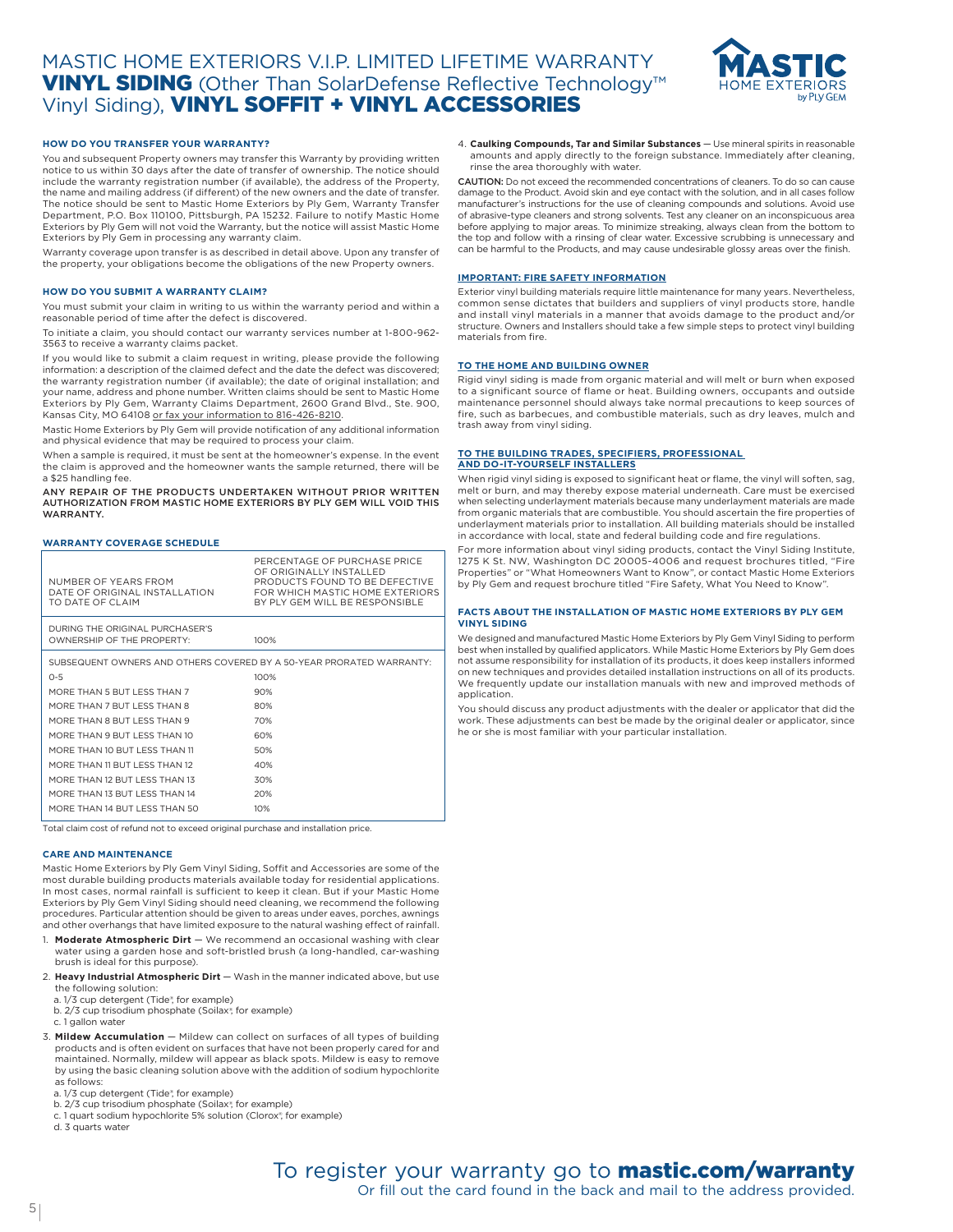### MASTIC HOME EXTERIORS V.I.P. LIMITED LIFETIME WARRANTY SOLARDEFENSE REFLECTIVE TECHNOLOGY VINYL SIDING + VINYL ACCESSORIES



Mastic Home Exteriors by Ply Gem manufactures SolarDefense Reflective Technology® Vinyl Siding and Vinyl Accessories (the "Products") in accordance with high standards and tight quality controls, and the Products will not rust or corrode, because they are made of polymer, or flake or peel, because there is no paint to flake or peel. It is important for you to know that Mastic Home Exteriors by Ply Gem supports its Products and that, as a consumer-purchaser, Mastic Home Exteriors by Ply Gem will respond to notice from you regarding any product concerns according to the terms set forth below.

#### **WHAT DOES THIS WARRANTY COVER?**

Mastic Home Exteriors by Ply Gem warrants to you, the owner of the property at the time the Products were originally installed, that, upon notice from you as required herein, Mastic Home Exteriors by Ply Gem will provide replacement product or refund (as provided below) to correct any of the following conditions if such condition is directly caused by a manufacturing defect in the Product as determined by Mastic Home Exteriors by Ply Gem and has resulted in a significant impairment in usage, provided the Products are installed according to the specifications of Mastic Home Exteriors by Ply Gem.

**Limited Lifetime Manufacturing Defects Warranty.** Blistering, checking, crazing, flaking, peeling, rot or corrosion if it is directly caused by a manufacturing defect in the Product as determined by Mastic Home Exteriors by Ply Gem.

**Limited Fade Warranty.** Excessive fade, which is more than 'normal fading' (see below) and is in excess of (i) a Delta E of 1 Hunter unit outside the manufacturing tolerances in the first 5 years from the date of the original installation of the Products on the Property and (ii) a Delta E of 2 Hunter units outside the manufacturing tolerances after the first 5 years from the date of the original installation of the Products on the Property. Excessive fade shall be determined by Mastic Home Exteriors by Ply Gem based on our examination of a siding sample.

**Limited Heat Distortion Warranty.** Heat distortion from normal conditions or normal reflective light sources (see exclusions below).

**Limited Hail Damage Warranty.** Hail damage on the terms and conditions more fully outlined below.

These warranties are limited to the terms and conditions, exclusions and limitations, requirements and legal rights set forth in this Warranty.

#### **HOW LONG DOES THE WARRANTY LAST AND CAN IT BE TRANSFERRED?**

If you are an individual, the Limited Lifetime Manufacturing Defects Warranty, Limited Fade Warranty, Limited Heat Distortion Warranty and Limited Hail Damage Warranty will last for as long as you own and reside in the property on which the Products were originally installed ("Property"). If you are not an individual (e.g., a corporation, condominium, cooperative housing arrangement, unincorporated association, school, church, government or public entity, etc.) or the Products are installed in a multi-family, non-owner occupied or commercial application (such as condominiums, rental properties, apartments, office buildings, schools, churches, government buildings, etc.), the warranty period will be 50 years from the date of the original installation of the Products on the Property, prorated as outlined in the Warranty Coverage Schedule below.

The Limited Lifetime Manufacturing Defects Warranty, Limited Fade Warranty, Limited Heat Distortion Warranty and Limited Hail Damage Warranty may be transferred with the Property; however, upon the transfer, the warranty period will be no more than 50 years from the date of the original installation of the Products on the Property, prorated in accordance with the Warranty Coverage Schedule below.

#### **WHAT WILL WE DO?**

You must notify us in accordance with the notice requirements outlined below, and we must validate the complaint. Upon the notification and validation, we will undertake the following:

At our sole option, we will repair, replace or refund the original purchase and installation price (as prorated in accordance with the Warranty Coverage Schedule below, if applicable) of any of the Products we determine to be defective under the terms of this Warranty. Our obligations under this Warranty will in no event exceed the original purchase price of the Products found to be defective and the cost of the labor involved in the original installation of such defective Products. Any additional costs and expenses beyond these amounts are your responsibility. If we elect to repair or replace Product under this warranty, we will also cover the reasonable labor costs for the applicable area, as determined solely by us.

For the Limited Hail Damage Warranty, it is your responsibility to pursue the cost of repair or replacement of damaged material through all applicable insurance coverage, including homeowner's insurance. After you exhaust such coverage, if you have any Product cost that you have incurred in the purchase of the Product that is necessary to replace the Product on your Property which was damaged by hail, and these costs are in excess of your total insurance coverage (excluding your insurance deductible), we will reimburse you for that difference, up to the original purchase price for the damaged Product. Any additional costs and expense beyond these amounts are your responsibility. We will have no responsibility for any costs associated with the labor required to remove, replace or install any Product damaged by hail.

In the event of repair, replacement or refinishing under this Warranty, the Warranty applicable to the replacement material or to the repaired or refinished Products will extend only for the time remaining under the original Warranty.

#### **WHAT DOESN'T THIS WARRANTY COVER?**

Any obligation of Mastic Home Exteriors by Ply Gem hereunder is contingent upon proper installation per manufacturer's instructions and good building practices, normal product use, maintenance and proper care, including annual cleaning. This Warranty does not cover:

- any condition not directly caused by a defect in a Product as manufactured. • any installation or defects or damage of any kind attributable to or resulting from installation, including faulty or improper installation.
- normal weathering or changes in surface color resulting from chalking, fading, discoloring, soiling or staining. Exposure to sunlight, the elements, weather and atmospheric conditions may cause these changes over time, and the degree to which weathering occurs will vary depending on air quality, the building's location and other local conditions over which we have no control.
- normal wear or conditions caused by:
- accidental damage; - settlement;
- structural shrinkage or distortion of the property structure;
- fire;
- lightning, hurricane, tornado, windstorm, earthquake, or other acts of God; - corrosive or abrasive products or harmful chemicals (including harmful cleaning compounds and pesticides);
- fumes or vapors;
- air pollution;
- neglect;
- mishandling;
- improper care;
- improper or harmful cleaning; - misuse or abuse;
- vandalism;
- airborne stains, mold and mildew accumulation;
- your failure (or the failure of subsequent property owners) to provide reasonable and necessary maintenance of the Products (see "Care and Maintenance Instructions"); and
- impact of foreign objects.
- warping or distortion due to exposure to unusual or excessive heat sources (e.g., fire, barbecue grills, etc.).
- Products that have been altered, modified or subjected to unauthorized repair. • Products that have been painted or whose surface has been altered in any way
- without written authorization from Mastic Home Exteriors by Ply Gem. uneven fading, color change or "striping" due to installation over dissimilar,
- inconsistent or inadequate sheathing or backer board. • any other causes beyond our reasonable control.

#### **OTHER LIMITATIONS**

- 1. This Warranty covers only genuine Mastic Home Exteriors by Ply Gem SolarDefense Reflective Technology Vinyl Siding and Vinyl Accessories. It is your responsibility to verify that the products installed are our Products. It is a good idea to retain your proof of purchase in case it is needed if you submit a warranty claim.
- 2. Replacement products may differ in gloss and/or color from Products originally installed on the Property, and Mastic Home Exteriors by Ply Gem shall not be responsible or liable as a result of such variance.
- 3. We reserve the right to discontinue or change any of our products, including design and color changes, at any time and without notice or liability. If, for any reason, Products of the type originally installed are no longer available from us at the time you make a warranty claim, we may substitute another product determined by us to be of comparable quality and/or price and shall not be liable as a result of any difference.
- 4. There are no warranties on these Products other than as set forth in this Warranty, and no dealer, contractor, applicator, distributor or other is authorized to change or add to this Warranty. We are not liable to you for a breach of any other written or oral express warranties, such as those, if any, given to you by dealers, contractors, applicators, or distributors of the Products. You agree that no action or inaction of Mastic Home Exteriors by Ply Gem shall constitute a waiver.
- 5. THIS IS THE SOLE WARRANTY FOR THE PRODUCTS, AND ALL OTHER WARRANTIES, INCLUDING OF MERCHANTABILITY AND FITNESS FOR PURPOSE, ARE DISCLAIMED AND EXCLUDED. THIS IS YOUR EXCLUSIVE WARRANTY AND IS IN LIEU OF ALL OTHER WARRANTIES, EXPRESS OR IMPLIED, INCLUDING BUT NOT LIMITED TO IMPLIED WARRANTIES OF MERCHANTABILITY AND FITNESS FOR A PARTICULAR PURPOSE, REMEDIES OR CLAIMS, IRRESPECTIVE OF SOURCE AND MASTIC HOME EXTERIORS BY PLY GEM'S NEGLIGENCE. WE EXCLUDE AND IN NO EVENT SHALL WE BE RESPONSIBLE FOR ANY LOSS OF USE, LOST PROFIT, DIMINUTION IN VALUE, CONSEQUENTIAL, SPECIAL, INDIRECT, EXEMPLARY, PUNITIVE OR INCIDENTAL DAMAGES OF ANY KIND. UNDER NO CIRCUMSTANCE SHALL WE BE LIABLE FOR AN AMOUNT EXCEEDING THE PURCHASE PRICE OF THE AFFECTED PRODUCT. COURSE OF DEALINGS, CUSTOM AND USAGE, STATEMENTS, LABELS, ADVERTISING AND PRODUCT REPRESENTATIONS OF ANY KIND SHALL NOT EXPAND THE SCOPE OF THIS WARRANTY.
- 6. Where these limitations are prohibited or otherwise altered by mandatory legal provisions, the warranty shall remain effective to the full extent of the law. This Warranty gives you specific legal rights. You may also have other rights which vary from state to state. SOME STATES DO NOT ALLOW THE EXCLUSION OR LIMITATION OF INCIDENTAL OR CONSEQUENTIAL DAMAGES, SO THE ABOVE LIMITATION OR EXCLUSION MAY NOT APPLY TO YOU.
- 7. Mastic Home Exteriors by Ply Gem Products are often designed and tested in accordance with required standard procedures established by industry associations. These measure performance of sample products in a laboratory-type setting. To pursue consistency, Mastic Home Exteriors by Ply Gem manufactures its products for sale utilizing the same methods and materials as in fabrication of a product for testing. All product components and manufacturing processes, however, involve an inherent range of tolerance. These and other factors can result in some variance among individual product performance.

#### **THESE DEFINITIONS APPLY TO THE TERMS USED:**

**Excessive Fade** means a change in the color of any siding in excess of (i) a Delta E of 1 Hunter unit outside the manufacturing tolerances within 5 years from the date of the original installation of the Products on the Property and (ii) a Delta E of 2 Hunter units outside the manufacturing tolerances after 5 years from the date of the original installation of the Products on the Property, provided that any uneven or abnormal fade distribution is not due to a buildup or accumulation of stains, dirt, mold, mildew, or any other deficiency caused by the lack of at least annual preventative maintenance by the homeowner as such annual preventative maintenance is described in the Mastic Home Exteriors by Ply Gem Installation Manual. Excessive fade shall be determined by Mastic Home Exteriors by Ply Gem based on our examination of a siding sample.

**Purchase and Installation Price** means the sum of (a) the total original cost of the siding that is defective or otherwise being replaced, plus (b) the total original cost of labor for the installation of siding that is defective or otherwise being replaced. If we cannot determine these amounts from original documents, we will compute the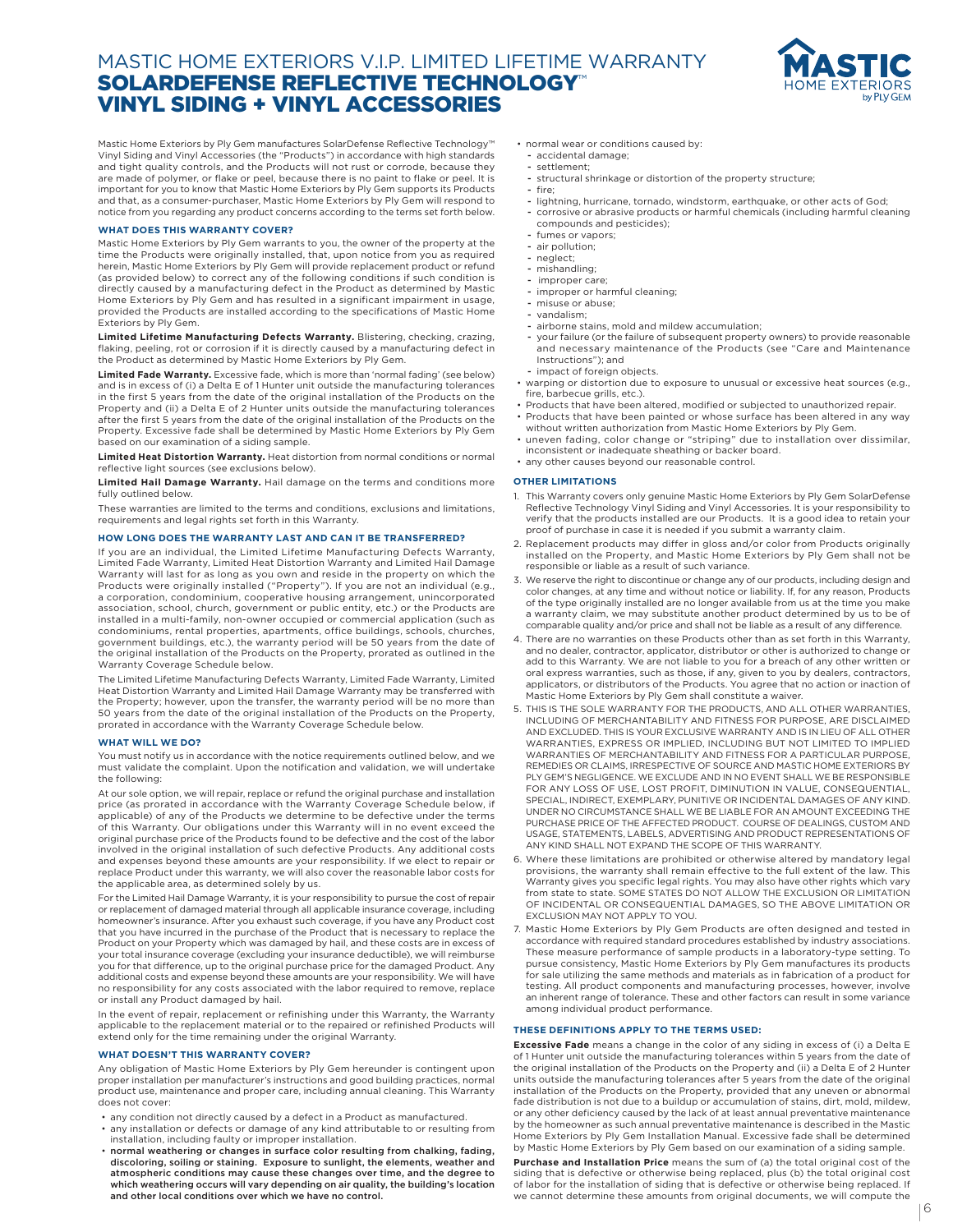## MASTIC HOME EXTERIORS V.I.P. LIMITED LIFETIME WARRANTY SOLARDEFENSE REFLECTIVE TECHNOLOGY VINYL SIDING + VINYL ACCESSORIES



purchase and installation price using (i) our suggested retail price in effect at the time of the installation for the cost of material, (ii) labor rates prevailing in the area where the building is located at the time of installation and (iii) an estimated installation time for the cost of labor.

**Products** means SolarDefense Reflective Technology™ Vinyl Siding and Vinyl Accessories manufactured by Mastic Home Exteriors by Ply Gem.

**Weathering** means changes caused by exposure to sunlight, rain, air pollution, variations in temperature and other atmospheric conditions.

**Weathers Unevenly or Uneven Weathering**, such as checker boarding, means uneven or non-uniform change in color of contiguous elements of siding under uniform, even and equal exposure to sunlight, natural radiation, rain, natural variations in temperature or other atmospheric conditions.

#### **HOW DO YOU REGISTER YOUR WARRANTY?**

For all Mastic Home Exteriors by Ply Gem materials used on this installation project, one Application for Warranty Registration must be completed at mastic.com or mailed within 30 days after original installation has been completed. Please mail it to Mastic Home Exteriors by Ply Gem, Warranty Registration Department, P.O. Box 110100, Pittsburgh, PA 15232. Failure to register the Warranty will not void the Warranty, but registration of this Warranty confirms the date of purchase of our Products and assists Mastic Home Exteriors by Ply Gem in processing any Warranty claim you might have. This confirmation is of benefit to you, especially if your original proof of purchase is lost. It is a good idea to retain your proof of purchase in case it is needed if you submit a warranty claim.

#### **HOW DO YOU TRANSFER YOUR WARRANTY?**

You and subsequent Property owners may transfer this Warranty by providing written notice to us within 30 days after the date of transfer of ownership. The notice should include the warranty registration number (if available), the address of the Property, the name and mailing address of the new owners and the date of transfer. The notice should be sent to Mastic Home Exteriors by Ply Gem, Warranty Transfer Department, P.O. Box 110100, Pittsburgh, PA 15232. Failure to notify Mastic Home Exteriors by Ply Gem will not void the Warranty, but the notice will assist Mastic Home Exteriors by Ply Gem in processing any warranty claim.

Warranty coverage upon transfer is as described in detail above. Upon any transfer of the property, your obligations become the obligations of the new Property owners.

#### **HOW DO YOU SUBMIT A WARRANTY CLAIM?**

You must submit your claim in writing to us within the warranty period and within thirty (30) days of product failure.

To initiate a claim, you should contact our warranty services number at 1-800-962- 3563 to receive a warranty claims packet.

If you would like to submit a claim request in writing, please provide the following information: a description of the claimed Product failure and the date the failure was discovered; the warranty registration number (if available); the date of original installation; proof of status as property owner; proof of purchase; date and place of purchase; and your name, address and phone number. Written claims should be sent to Mastic Home Exteriors by Ply Gem, Warranty Claims Department, 2600 Grand Blvd., Ste. 900, Kansas City, MO 64108 or fax your information to 816-426-8210.

Mastic Home Exteriors by Ply Gem will provide notification of any additional information and physical evidence that may be required to process your claim. When a sample is required, it must be sent at the homeowner's expense. In the event the homeowner wants the sample returned, there will be a \$25 handling fee.

Mastic Home Exteriors by Ply Gem shall have no obligation whatsoever without proper notice and an opportunity to respond. Upon proper notice, Mastic Home Exteriors by Ply Gem shall be afforded the opportunity to inspect or take other action necessary to formulate a response.

ANY REPAIR OF THE PRODUCTS UNDERTAKEN WITHOUT PRIOR WRITTEN AUTHORIZATION FROM MASTIC HOME EXTERIORS BY PLY GEM WILL VOID THIS WARRANTY.

#### **WARRANTY COVERAGE SCHEDULE**

| NUMBER OF YEARS FROM<br>DATE OF ORIGINAL INSTALLATION<br>TO DATE OF CLAIM | PERCENTAGE OF PURCHASE PRICE<br>OF ORIGINALLY INSTALLED<br>PRODUCTS FOUND TO BE DEFECTIVE<br>UNDER THE TERMS OF THIS WARRANTY<br>FOR WHICH MASTIC HOME EXTERIORS<br>BY PLY GEM WILL BE RESPONSIBLE |
|---------------------------------------------------------------------------|----------------------------------------------------------------------------------------------------------------------------------------------------------------------------------------------------|
| DURING THE ORIGINAL PURCHASER'S<br>OWNERSHIP OF THE PROPERTY:             | 100%                                                                                                                                                                                               |
|                                                                           | SUBSEQUENT OWNERS AND OTHERS COVERED BY A 50-YEAR PRORATED WARRANTY:                                                                                                                               |
| $O - 5$                                                                   | 100%                                                                                                                                                                                               |
| MORE THAN 5 BUT LESS THAN 7                                               | 90%                                                                                                                                                                                                |
| MORE THAN 7 BUT LESS THAN 8                                               | 80%                                                                                                                                                                                                |
| MORE THAN 8 BUT LESS THAN 9                                               | 70%                                                                                                                                                                                                |
| MORE THAN 9 BUT LESS THAN 10                                              | 60%                                                                                                                                                                                                |
| MORE THAN 10 BUT LESS THAN 11                                             | 50%                                                                                                                                                                                                |
| MORE THAN 11 BUT LESS THAN 12                                             | 40%                                                                                                                                                                                                |
| MORE THAN 12 BUT LESS THAN 13                                             | 30%                                                                                                                                                                                                |
| MORE THAN 13 BUT LESS THAN 14                                             | 20%                                                                                                                                                                                                |
| MORE THAN 14 BUT LESS THAN 50                                             | 10%                                                                                                                                                                                                |

Total claim cost of refund not to exceed original purchase and installation price.

#### **CARE AND MAINTENANCE**

Mastic Home Exteriors by Ply Gem Vinyl Siding, Soffit and Accessories are some of the most durable building products materials available today for residential applications. In most cases, normal rainfall is sufficient to keep it clean. But if your Mastic Home Exteriors by Ply Gem Vinyl Siding should need cleaning, we recommend the following procedures. Particular attention should be given to areas under eaves, porches, awnings and other overhangs that have limited exposure to the natural washing effect of rainfall.

- 1. Moderate Atmospheric Dirt We recommend an occasional washing with clear water using a garden hose and soft-bristled brush (a long-handled, car-washing brush is ideal for this purpose).
- 2. **Heavy Industrial Atmospheric Dirt** Wash in the manner indicated above, but use the following solution: 1/3 cup detergent (Tide®, for example)

2/3 cup trisodium phosphate (Soilax®, for example)

#### 1 gallon water

- 3. **Mildew Accumulation** Mildew can collect on surfaces of all types of building products and is often evident on surfaces that have not been properly cared for and maintained. Normally, mildew will appear as black spots. Mildew is easy to remove by using the basic cleaning solution above with the addition of sodium hypochlorite as follows:
	- a. 1/3 cup detergent (Tide®, for example)
	- b. 2/3 cup trisodium phosphate (Soilax®, for example)
	- c. 1 quart sodium hypochlorite 5% solution (Clorox® , for example)
	- d. 3 quarts water
- 4. **Caulking Compounds, Tar and Similar Substances**  Use mineral spirits in reasonable amounts and apply directly to the foreign substance. Immediately after cleaning, rinse the area thoroughly with water.

CAUTION: Do not exceed the recommended concentrations of cleaners. To do so can cause damage to the Products' surface. Avoid skin and eye contact with the solution, and in all cases follow manufacturer's instructions for the use of cleaning compounds and solutions. Avoid use of abrasive-type cleaners and strong solvents. Test any cleaner on an inconspicuous area before applying to major areas. To minimize streaking, always clean from the bottom to the top and follow with a rinsing of clear water. Excessive scrubbing is unnecessary and can be harmful to the Products, and may cause undesirable glossy areas over the finish.

#### **IMPORTANT: FIRE SAFETY INFORMATION**

Exterior vinyl building materials require little maintenance for many years. Nevertheless, common sense dictates that builders and suppliers of vinyl products store, handle and install vinyl materials in a manner that avoids damage to the product and/or structure. Owners and Installers should take a few simple steps to protect vinyl building materials from fire.

#### **TO THE HOME AND BUILDING OWNER**

Rigid vinyl siding is made from organic material and will melt or burn when exposed to a significant source of flame or heat. Building owners, occupants and outside maintenance personnel should always take normal precautions to keep sources of fire, such as barbecues, and combustible materials, such as dry leaves, mulch and trash away from vinyl siding.

#### **TO THE BUILDING TRADES, SPECIFIERS, PROFESSIONAL AND DO-IT-YOURSELF INSTALLERS**

When rigid vinyl siding is exposed to significant heat or flame, the vinyl will soften, sag, melt or burn, and may thereby expose material underneath. Care must be exercised when selecting underlayment materials because many underlayment materials are made from organic materials that are combustible. You should ascertain the fire properties of underlayment materials prior to installation. All building materials should be installed in accordance with local, state and federal building code and fire regulations.

For more information about vinyl siding products, contact the Vinyl Siding Institute, 1275 K St. NW, Washington DC 20005-4006 and request brochures titled, "Fire Properties" or "What Homeowners Want to Know", or contact Mastic Home Exteriors by Ply Gem and request brochure titled "Fire Safety, What You Need to Know".

#### **FACTS ABOUT THE INSTALLATION OF MASTIC HOME EXTERIORS BY PLY GEM VINYL SIDING**

We designed and manufactured Mastic Home Exteriors by Ply Gem Vinyl Siding to perform best when installed by qualified applicators. While Mastic Home Exteriors by Ply Gem does not assume responsibility for installation of its products, it does keep installers informed on new techniques and provides detailed installation instructions on all of its products. We frequently update our installation manuals with new and improved methods of application.

You should discuss any product adjustments with the dealer or applicator that did the work. These adjustments can best be made by the original dealer or applicator, since he or she is most familiar with your particular installation.

To register your warranty go to **mastic.com/warranty** Or fill out the card found in the back and mail to the address provided.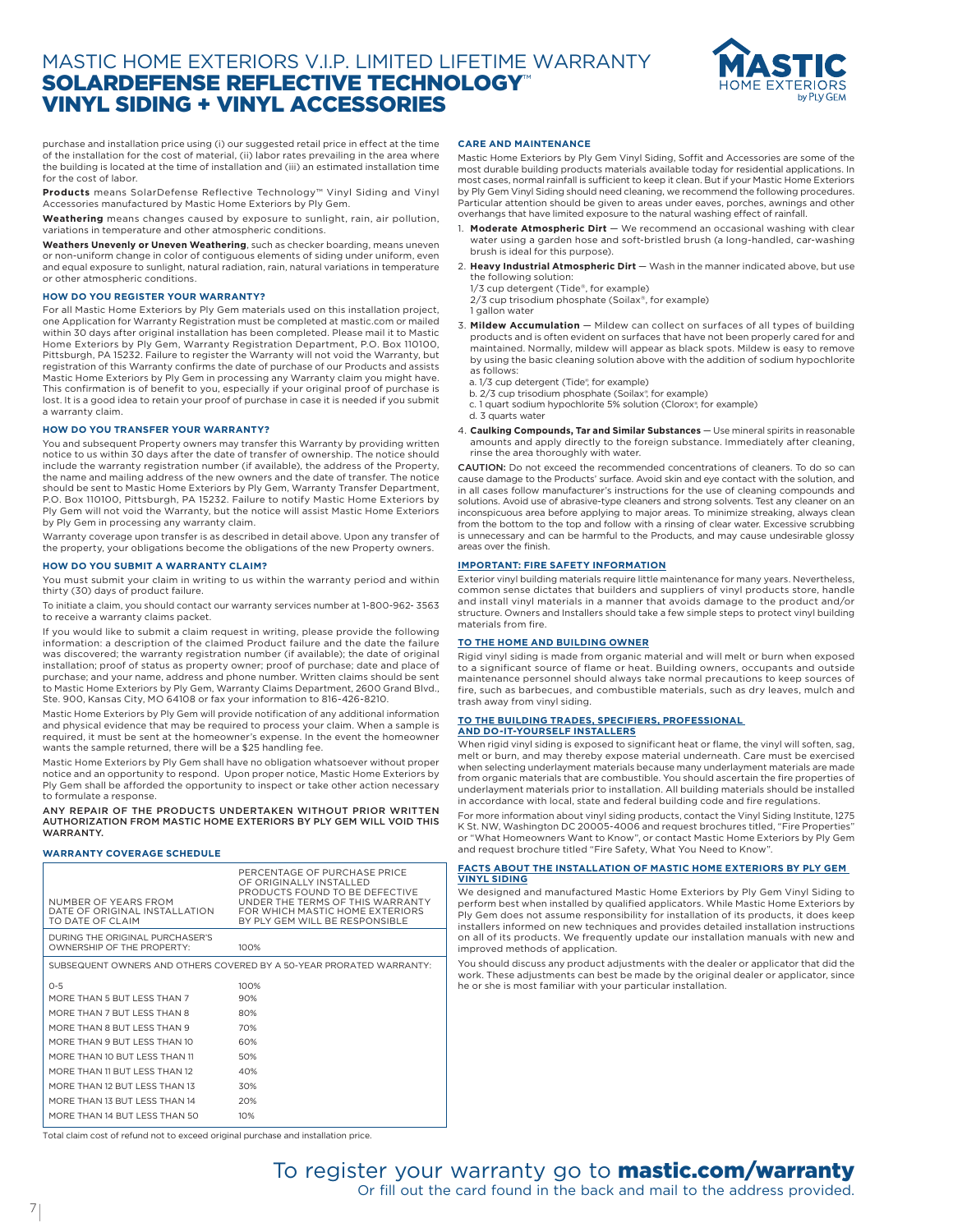## MASTIC HOME EXTERIORS V.I.P. LIMITED LIFETIME WARRANTY CEDAR DISCOVERY® AND ACCESSORIES



Mastic Cedar Discovery® Siding and Accessories (the "Products") are manufactured by Mastic Home Exteriors by Ply Gem in accordance with high standards and tight quality controls. The Products will not rust or corrode because they are made of rigid polypropylene.

#### **WHAT DOES THIS WARRANTY COVER?**

**Limited Lifetime Warranty Manufacturing Defects.** Mastic warrants to you, the owner of the property at the time the Products were installed, that the Products are free from defects in material and workmanship in the course of manufacture if installed according to our specifications.

**Limited Fade Warranty.** Mastic also warrants to you that for a limited period specified below, the Products will not excessively fade. "Excessive Fading" is more fully set forth in the Fade Coverage Schedule supplied.

**Limited Hail Damage Warranty.** Mastic also provides you with a limited hail damage warranty, more fully outlined below.

This Warranty is limited to the terms and conditions, exclusions and limitations, requirements and legal rights stated in this Warranty.

#### **HOW LONG DOES THE COVERAGE LAST?**

**Limited Lifetime Warranty Manufacturing Defects.** If you are an individual, this Limited Lifetime Warranty lasts for the life of the property on which the Products were originally applied ("Property") for as long as you own the Property. If you are not an individual (e.g., you are a corporation, condominium, cooperative housing arrangement, unincorporated association, school, church, government or public entity, etc.), the warranty period will be 50 years from the date of original installation of the Products on the Property, prorated as outlined in the Warranty Coverage Schedule below. This Limited Lifetime Warranty may be transferred with the Property. However, upon the transfer, the warranty period will be no more than 50 years from the date of original installation of the Products on the Property, prorated in accordance with the Warranty Coverage Schedule below.

**Limited Fade Warranty.** Mastic's excessive fade warranty is from the date of the original installation of the Products on the Property, even if the warranty is transferred with the Property. See the Fade Coverage Schedule on the next page for further details.

**Limited Hail Damage Warranty.** Mastic's hail damage warranty will last as long as Mastic's Limited Lifetime Warranty lasts, and upon transfer with the Property, shall continue based upon the coverage terms for Mastic's Limited Lifetime Warranty.

#### **WHAT WILL WE DO?**

You must notify us in accordance with the notice requirements outlined below, and we must validate the complaint. Upon the notification and validation, we will undertake the following:

**Limited Lifetime Warranty Manufacturing Defects.** We will repair, replace or refund the purchase and installation price of the defective portion of our siding that blisters, checks, crazes, flakes, peels or weathers unevenly due to a defect in our manufacturing process. Our obligations under this Warranty will in no event exceed the purchase price of the originally installed Products found to be defective and the cost of the labor involved in the original installation of such defective Products. Any additional costs and expenses beyond these amounts are your sole responsibility.

**Limited Fade Warranty.** We will repair, replace or refund the initial purchase and installation price of any portion of our siding that experiences excessive color fade after the installation of the siding, subject to our examination of a siding sample and you performing at least annually as preventative maintenance the cleaning. Our obligations under this Warranty will in no event exceed the purchase price of the originally installed Products found to be defective and the cost of the labor involved in the original installation of such defective Products. Any additional costs and expenses beyond these amounts are your sole responsibility.

**Limited Hail Damage Warranty.** It is your responsibility to pursue the cost of repair or replacement of damaged material through your homeowner's insurance or all other applicable insurance coverage. After you exhaust such coverage, if you have any Product cost that you have incurred in the purchase of the Product that is necessary to replace the Product on your Property which was damaged by hail, and these costs are in excess of your total insurance coverage (excluding your insurance deductible), we will reimburse you for that difference, up to the cost of replacement Product for the damaged Product. Any additional costs and expense beyond these amounts are your responsibility. We will have no responsibility for any costs associated with the labor required to remove, replace or install any Product.

In the event of repair, replacement or refinishing under this Warranty, the Warranty applicable to the replacement material or to the repaired or refinished Products will extend only for the time remaining under the original Warranty.

**If we elect to repair or replace Product under this warranty, we will also cover the reasonable labor costs for the applicable area, as determined by us.**

#### **WHAT DOESN'T THIS WARRANTY COVER?**

This Warranty does not cover:

- damage of any kind resulting from faulty or improper installation;
- normal weathering is the damaging effects of sunlight and extremes of weather and atmosphere that may cause any colored surface to fade, chalk or become soiled or stained. Exposure to the elements will cause gradual, uniform change over time. The degree to which normal weathering occurs will vary depending on air quality, the building's location and other local conditions over which we have no control.
- accidental damage;
- settlement;
- structural shrinkage or distortion of the property structure;
- fire;
- lightning, hurricane, tornado, windstorm, earthquake, or other acts of God;
- harmful chemicals (including harmful cleaning compounds and pesticides); • fumes or vapors;
- surface deterioration due to air pollution;
- misuse or abuse;
- vandalism;
- airborne stains, mold and mildew accumulation;
- your failure (or the failure of subsequent Property owners) to provide reasonable and necessary maintenance of the Products (see "Care and Maintenance Instructions"); • impact of foreign objects;
- warping or distortion due to exposure to excessive heat sources (e.g., barbecue grills) or exposure to unusual or excessive reflective heat sources (e.g., skylight or
- window reflection, roofing materials, pools, decks, blacktop, or concrete materials); • Products that have been painted or whose surface has been altered in any way
- without written authorization from Mastic; • any other causes beyond our reasonable control; or
- 
- uneven fading, color change or "striping" of siding due to installation over dissimilar, inconsistent or inadequate sheathing or backer board.

#### **OTHER LIMITATIONS**

- 1. This Warranty covers only genuine Mastic Cedar Discovery Siding and Accessories. It is your responsibility to verify that the siding and accessories installed are our Products.
- 2. Due to normal weathering, replacement Products may differ in gloss and color from Products originally installed on the Property.
- 3. We reserve the right to discontinue or change any design or color of any of our products at any time and without notice or liability. If, for any reason, Products of the type originally installed are no longer available from us at the time you make a warranty claim, we may substitute another product determined by us to be of comparable quality and price.
- 4. There are no warranties on these Products other than as set forth in this Warranty. We are not liable to you for a breach of any other written or oral express warranties. such as those, if any, given to you by dealers, contractors, applicators, or distributors of the Products.
- 5. WE EXCLUDE AND ARE NOT RESPONSIBLE FOR ANY CONSEQUENTIAL OR INCIDENTAL DAMAGES ARISING OUT OF ANY BREACH OF THIS EXPRESSED WARRANTY, OR ANY OTHER ORAL, WRITTEN OR IMPLIED WARRANTY THAT MAY APPLY TO YOUR PURCHASE, AS IT RELATES TO OUR PRODUCTS THIS IS YOUR EXCLUSIVE WARRANTY AND IS IN LIEU OF ALL OTHER WARRANTIES, EXPRESS OR IMPLIED, INCLUDING BUT NOT LIMITED TO IMPLIED WARRANTIES
- OF MERCHANTABILITY AND FITNESS FOR A PARTICULAR PURPOSE. 6. This Warranty gives you specific legal rights. You may also have other rights which vary from state to state. SOME STATES DO NOT ALLOW THE EXCLUSION OR LIMITATION OF INCIDENTAL OR CONSEQUENTIAL DAMAGES, SO THE ABOVE LIMITATION OR EXCLUSION MAY NOT APPLY TO YOU.

#### **THESE DEFINITIONS APPLY TO THE TERMS USED:**

**Coverage** means the extent of our commitment to respond to any claim relating to the siding.

**First-time Transferee** means the first individual, person or entity to which any interest of the initial purchaser in the building on which the siding is initially installed or in the siding itself is voluntarily or involuntarily conveyed, transferred or assigned, whether by gift, sale or operation of law, after the initial installation of the siding.

**Purchase and Installation Price** means the sum of (a) the total original cost of the siding that is defective or otherwise being replaced, plus (b) the total original cost of labor for the installation of siding that is defective or otherwise being replaced. If we cannot determine these amounts from original documents, we will compute the purchase and installation price using (i) our suggested retail price in effect at the time of the installation for the cost of material, (ii) labor rates prevailing in the area where the building is located at the time of installation and (iii) an estimated installation time for the cost of labor.

**Residence** means regular or full-time permanent lodging by a single family.

**Weathering** means changes caused by exposure to sunlight, rain, air pollution, variations in temperature and other atmospheric conditions.

**Weathers Unevenly or Uneven Weathering,** such as checker boarding, means uneven or non-uniform change in color of contiguous elements of siding under uniform, even and equal exposure to sunlight, natural radiation, rain, natural variations in temperature or other atmospheric conditions.

#### **HOW DO YOU REGISTER YOUR WARRANTY?**

For all Mastic materials used on this installation project, one Application for Warranty Registration must be completed at mastic.com or mailed within 30 days after original installation has been completed. Please mail it to Mastic Home Exteriors by Ply Gem, Warranty Registration Department, P.O. Box 110100, Pittsburg, PA 15232. Failure to register the Warranty will not void the Warranty, but registration of this Warranty confirms the date of purchase of our Products and assists Mastic in processing any Warranty claim you might have. This confirmation is of benefit to you, especially if your original proof of purchase is lost. It is a good idea to retain your proof of purchase incase it is needed if you submit a warranty claim.

#### **HOW DO YOU TRANSFER YOUR WARRANTY?**

You and subsequent Property owners may transfer this Warranty by providing written notice to us within 30 days after the date of transfer of ownership. The notice should include the warranty registration number (if available), the address of the Property, the name and mailing address (if different) of the new owners and the date of transfer. The notice should be sent to Mastic Home Exteriors by Ply Gem, Warranty Transfer Department, P.O. Box 110100, Pittsburg, PA 15232. Failure to notify Mastic will not void the Warranty, but the notice will assist Mastic in processing any warranty claim. Warranty coverage upon transfer is as described in detail above. Upon any transfer of the property, your obligations become the obligations of the new Property owners.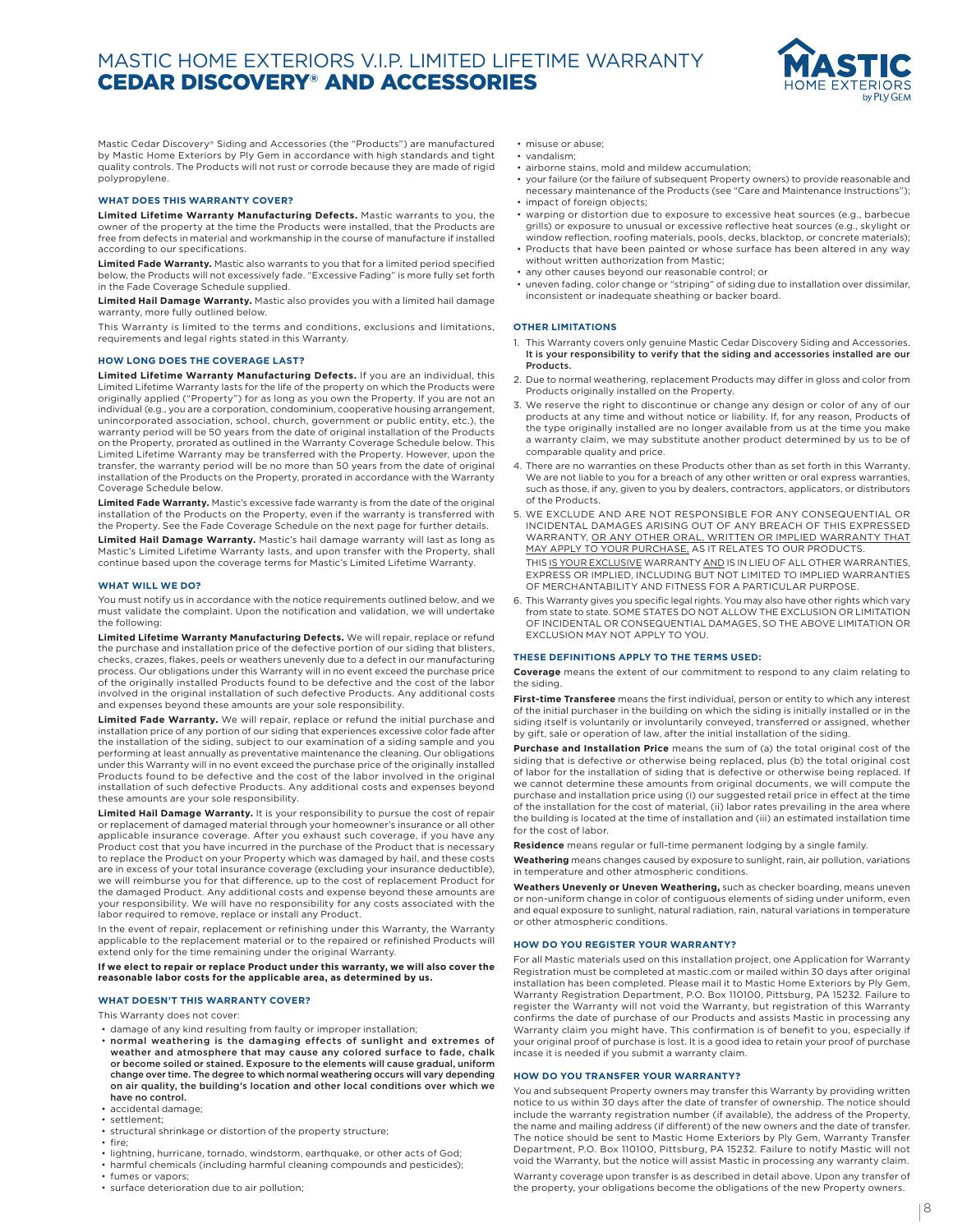## MASTIC HOME EXTERIORS V.I.P. LIMITED LIFETIME WARRANTY CEDAR DISCOVERY AND ACCESSORIES



#### **HOW DO YOU SUBMIT A WARRANTY CLAIM?**

You must submit your claim in writing to us within the warranty period and within a reasonable period of time after the defect is discovered.

To initiate a claim, you should contact our warranty services number at 1-800-962-3563 to receive a warranty claims packet.

If you would like to submit a claim request in writing, please provide the following information: a description of the claimed defect and the date the defect was discovered; the warranty registration number (if available); the date of original installation; and your name, address and phone number. Written claims should be sent to Mastic Home Exteriors by Ply Gem, Warranty Claims Department, 2600 Grand Blvd., Suite 900, Kansas City, MO 64108 or fax your information to 816-426-8210.

Mastic will provide notification of any additional information and physical evidence that may be required to process your claim.

When a sample is required, it must be sent at the homeowner's expense. In the event the claim is approved and the homeowner wants the sample returned, there will be a \$25 handling fee.

ANY REPAIR OF THE PRODUCTS UNDERTAKEN WITHOUT PRIOR WRITTEN AUTHORIZATION FROM MASTIC WILL VOID THIS WARRANTY.

#### **FADE COVERAGE SCHEDULE**

"Excessive Fading" is fading that is in excess of the Delta E Hunter unit measurement indicated in the following table for the Product you have purchased. Mastic reserves to itself the sole right to determine whether a Product has suffered from excessive fading.

| Solid Colors                                                                  |                                                                              |                         |  |
|-------------------------------------------------------------------------------|------------------------------------------------------------------------------|-------------------------|--|
| Delta E of 4 Hunter Units for 10 Years from the date of original installation |                                                                              |                         |  |
| <b>ALMOND</b>                                                                 | <b>HARBOR GREY</b>                                                           | SAGE                    |  |
| AUTUMN HARVEST                                                                | <b>LAKESHORE FERN</b>                                                        | SANDTONE                |  |
| CAMEO                                                                         | LINEN                                                                        | <b>SCOTTISH THISTLE</b> |  |
| CLASSIC CREAM                                                                 | MISTY SHADOW                                                                 | SILVER GREY             |  |
| COLONIAL YELLOW                                                               | MONTANA SUEDE                                                                | TERRA COTTA             |  |
| CORN SILK                                                                     | PEBBLESTONE CLAY                                                             | <b>TUSCAN OLIVE</b>     |  |
| DEEP GRANITE                                                                  | PORTSMOUTH BLUE                                                              | <b>VICTORIAN GREY</b>   |  |
| DESERT SAND                                                                   | QUIET WILLOW                                                                 | VINEYARD GROVE          |  |
| <b>ENGLISH WEDGEWOOD</b>                                                      | RUGGED CANYON                                                                | <b>WHITE</b>            |  |
| <b>EVEREST</b>                                                                | <b>RUSSET RED</b>                                                            | <b>WICKER</b>           |  |
| <b>Weathered Cedar Colors</b>                                                 |                                                                              |                         |  |
|                                                                               | Delta E of 7 Hunter Units for 7 Years from the date of original installation |                         |  |
| CAPE GREY<br><b>CEDAR</b>                                                     | RED CEDAR<br>TIMBER                                                          | <b>WALNUT</b>           |  |

#### **WARRANTY COVERAGE SCHEDULE**

| NUMBER OF YEARS FROM<br>DATE OF ORIGINAL INSTALL ATION<br>TO DATE OF CLAIM | PERCENTAGE OF PURCHASE PRICE<br>OF ORIGINALLY INSTALLED<br>PRODUCTS FOUND TO BE DEFECTIVE<br>FOR WHICH MASTIC HOME EXTERIORS<br>BY PLY GEM WILL BE RESPONSIBLE |
|----------------------------------------------------------------------------|----------------------------------------------------------------------------------------------------------------------------------------------------------------|
| DURING THE ORIGINAL PURCHASER'S<br>OWNERSHIP OF THE PROPERTY:              | 100%                                                                                                                                                           |
| SUBSEQUENT OWNERS AND OTHERS COVERED BY A 50-YEAR PRORATED WARRANTY:       |                                                                                                                                                                |
| $0 - 5$                                                                    | 100%                                                                                                                                                           |
| MORE THAN 5 BUT LESS THAN 7                                                | 90%                                                                                                                                                            |
| MORE THAN 7 BUT LESS THAN 8                                                | 80%                                                                                                                                                            |
| MORE THAN 8 BUT LESS THAN 9                                                | 70%                                                                                                                                                            |
| MORE THAN 9 BUT LESS THAN 10                                               | 60%                                                                                                                                                            |
| MORE THAN 10 BUT LESS THAN 11                                              | 50%                                                                                                                                                            |
| MORE THAN 11 BUT LESS THAN 12                                              | 40%                                                                                                                                                            |
| MORE THAN 12 BUT LESS THAN 13                                              | 30%                                                                                                                                                            |
| MORE THAN 13 BUT LESS THAN 14                                              | 20%                                                                                                                                                            |
| MORE THAN 14 BUT LESS THAN 50                                              | 10%                                                                                                                                                            |

Total claim cost of refund not to exceed original purchase and installation price.

#### **CARE AND MAINTENANCE**

Mastic Cedar Discovery siding is one of the most durable building products materials available today for residential applications. In most cases, normal rainfall is sufficient to keep it clean. But if your Mastic Cedar Discovery Siding and Accessories should need cleaning, the following procedures are recommended. Particular attention should be given to areas under eaves, porches, awnings, and other overhangs that have limited exposure to the natural washing effect of rainfall.

- 1. **Moderate Atmospheric Dirt** An occasional washing with clear water using a garden hose and soft-bristled brush is recommended (a long-handled, car-washing brush is ideal for this purpose).
- 2. **Heavy Industrial Atmospheric Dirt**  Wash in the manner indicated above, but use the following solution:
	- a. 1/3 cup detergent (Tide®, for example)
	- b. 2/3 cup trisodium phosphate (Soilax®, for example)
- c. 1 gallon water
- 3. **Mildew Accumulation** Mildew can collect on surfaces of all types of building products and is often evident on surfaces that have not been properly cared for and maintained. Normally, mildew will appear as black spots. Mildew is easy to remove by using the basic cleaning solution above with the addition of sodium hypochlorite as follows:
	- a. 1/3 cup detergent (Tide®, for example)
	- b. 2/3 cup trisodium phosphate (Soilax®, for example)
	- c. 1 quart sodium hypochlorite 5% solution (Clorox®, for example)
	- d. 3 quarts water

**CAUTION:** Do not exceed the recommended concentrations of cleaners. To do so can cause damage to the products' surface. Avoid skin and eye contact with the solution, and in all cases follow manufacturer's instructions for the use of cleaning compounds and solutions. Avoid use of abrasive-type cleaners and strong solvents. Test any cleaner on an inconspicuous area before applying to major areas. To minimize streaking, always clean from the bottom to the top and follow with a rinsing of clear water. Excessive scrubbing is unnecessary, can be harmful to the products, and may cause undesirable glossy areas over the finish.

#### **IMPORTANT: FIRE SAFETY INFORMATION**

Exterior polymer building materials require little maintenance for many years. Nevertheless, common sense dictates that builders and suppliers of polymer products store, handle and install polymer materials in a manner that avoids damage to the product and/or structure. Owners and Installers should take a few simple steps to protect polymer building materials from fire.

#### **TO THE HOME AND BUILDING OWNER**

Rigid polypropylene siding is made from organic material and will melt or burn when exposed to a significant source of flame or heat. Building owners, occupants and outside maintenance personnel should always take normal precautions to keep sources of fire, such as barbecues, and combustible materials, such as dry leaves, mulch and trash away from rigid polypropylene siding.

#### **TO THE BUILDING TRADES, SPECIFIERS, PROFESSIONAL AND DO-IT-YOURSELF INSTALLERS**

When rigid polypropylene siding is exposed to significant heat or flame, the rigid polypropylene will soften, sag, melt, or burn, and may thereby expose material underneath. Care must be exercised when selecting underlayment materials because many underlayment materials are made from organic materials that are combustible. You should ascertain the fire properties of underlayment materials prior to installation. All building materials should be installed in accordance with local, state and federal building code and fire regulations.

For more information about vinyl siding products, contact the Vinyl Siding Institute, 1275 K St. NW, Washington, D.C. 20005-4006 and request brochures titled, "Fire Properties" or "What Homeowners Want to Know," or contact Mastic Home Exteriors and request brochure titled "Fire Safety, What You Need to Know."

#### **FACTS ABOUT THE INSTALLATION OF MASTIC BY PLY GEM CEDAR DISCOVERY SIDING**

Mastic Cedar Discovery Siding has been designed and manufactured to perform best when installed by qualified applicators. While Mastic does not assume responsibility for installation of its products, it does keep installers informed on new techniques and provides detailed installation instructions on all of its products. Our installation manuals are frequently updated with new and improved methods of application.

**Any product adjustments should be discussed with the dealer or applicator who did the work. These adjustments can best be made by the original dealer or applicator, since he or she is most familiar with your particular installation.**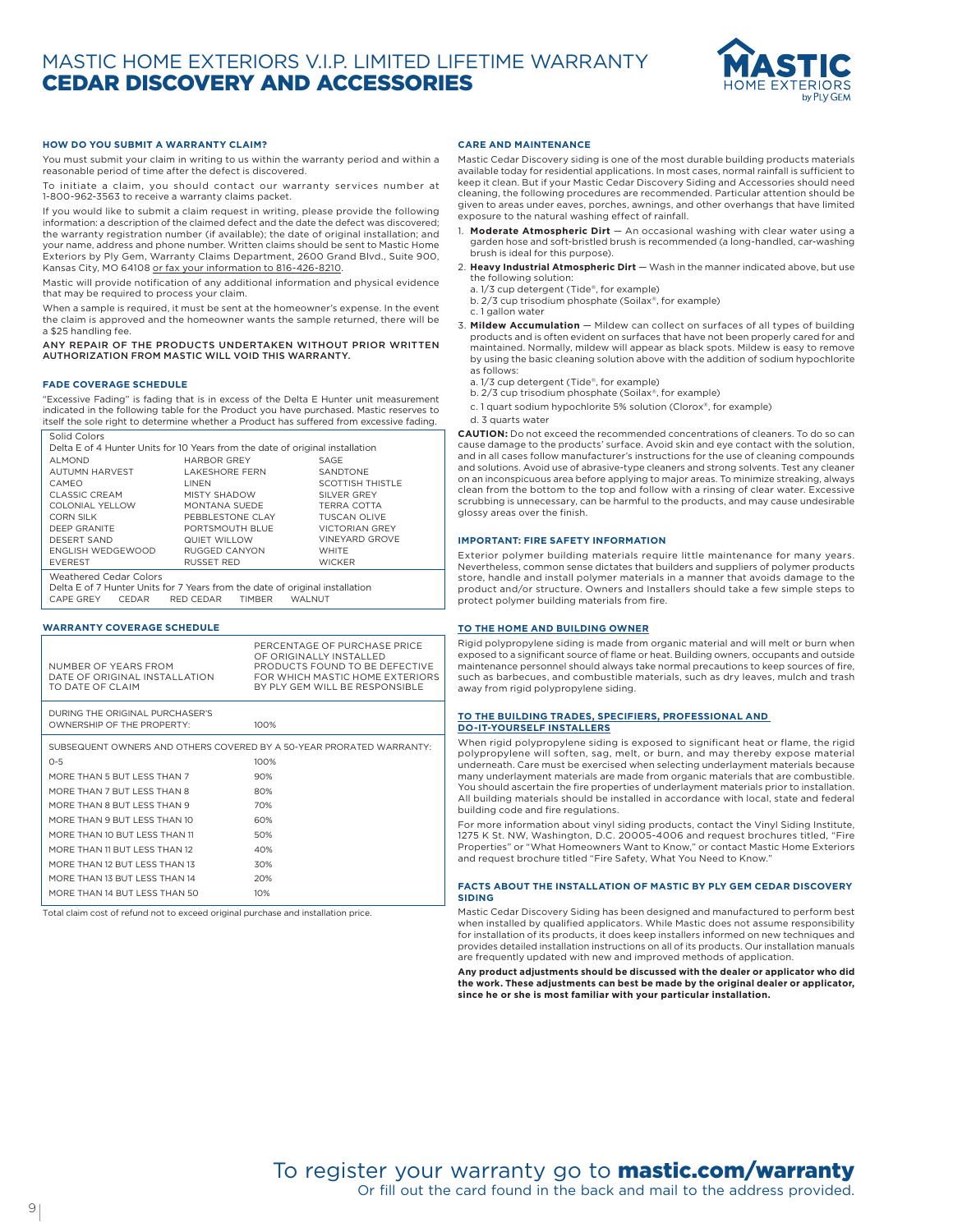## MASTIC HOME EXTERIORS V.I.P. LIMITED LIFETIME WARRANTY DESIGNER ACCENTS



Mastic Home Exteriors by Ply Gem manufactures Louvered / Raised Panel / Board & Batten Shutters, Gable Vents, Fixture Mounts, Mantels and Door Surrounds (the "Products") in accordance with high standards and tight quality controls. The Products will not rust or corrode because they are made of special resins. The Products will be free from manufacturing defects which result in cracking or splitting.

#### **WHAT DOES THIS WARRANTY COVER?**

**Limited Lifetime Warranty Manufacturing Defects.** Mastic Home Exteriors by Ply Gem warrants to you, the owner of the property at the time the Products were installed, that the Products are free from defects in material and workmanship in the course of manufacture if installed according to our specifications.

**Limited Fade Warranty.** Mastic Home Exteriors by Ply Gem also warrants to you that for a limited period specified below, the Products will not excessively fade. "Excessive Fading" is more than 'normal fading' (see below) which is in excess of a Delta E of 7 Hunter units for a period of 7 years following the installation date, as determined by Mastic Home Exteriors by Ply Gem.

This Warranty is limited to the terms and conditions, exclusions and limitations, requirements and legal rights stated in this Warranty.

#### **HOW LONG DOES THE COVERAGE LAST?**

If you are an individual, this Limited Lifetime Warranty lasts for the life of the property on which the Products were originally applied ("Property") for as long as you own the Property. If you are not an individual (e.g., you are a corporation, condominium, cooperative housing arrangement, unincorporated association, school, church, government or public entity, etc.), the warranty period will be 50 years from the date of original installation of the Products on the Property, prorated as outlined in the Warranty Coverage Schedule below. This Limited Lifetime Warranty may be transferred with the Property. However, upon the transfer, the warranty period will be no more than 50 years from the date of original installation of the Products on the Property, prorated in accordance with the Warranty Coverage Schedule below.

#### **WHAT WILL WE DO?**

You must notify us in accordance with the notice requirements outlined below, and we must validate the complaint. Upon the notification and validation, we will undertake the following:

At our sole option, we will either repair, replace, refinish or refund to you the value of the Products found to be defective (or prorated if this Warranty is transferred). Our obligations under this Warranty will in no event exceed the purchase price of the originally installed Products found to be defective. Any additional costs and expenses beyond these amounts are your responsibility.

In the event of repair, replacement or refinishing under this Warranty, the Warranty applicable to the replacement material or to the repaired or refinished Products will extend only for the time remaining under the original Warranty.

#### **WHAT DOESN'T THIS WARRANTY COVER?**

This Warranty does not cover:

- excludes labor charges incurred;
- damage of any kind resulting from faulty or improper installation;
- Changes in surface color resulting from chalking, fading, soiling or staining. Exposure to the elements may cause these changes over time; the degree to which weathering occurs will vary depending on air quality, the building's location and other local conditions over which we have no control;
- accidental damage; • settlement;
- structural shrinkage or distortion of the property structure;
- fire;
- lightning, hurricane, tornado, windstorm, earthquake, hail, or other acts of God;
- harmful chemicals (including harmful cleaning compounds and pesticides);
- fumes or vapors;
- surface deterioration due to air pollution; • misuse or abuse;
- vandalism;
- 
- airborne stains, mold and mildew accumulation; your failure (or the failure of subsequent Property owners) to provide reasonable and necessary maintenance of the Products (see "Care and Maintenance Instructions"); • impact of foreign objects;
- warping or distortion due to exposure to excessive heat sources (e.g., barbecue grills) or exposure to unusual or excessive reflective heat sources (e.g., skylight or window reflection, roofing materials, pools, decks, blacktop, or concrete materials);
- Products that have been painted or whose surface has been altered in any way without written authorization from Mastic Home Exteriors by Ply Gem; or
- any other causes beyond our reasonable control.

#### **THESE DEFINITIONS APPLY TO THE TERMS USED:**

**Coverage** means the extent of our commitment to respond to any claim relating to the siding.

**Excessive Color Fade** means a change in the color of any siding in excess of a Delta E of seven Hunter units in the first seven years, as determined by us, following the initial installation provided that any uneven or abnormal fade distribution is not due to a buildup or accumulation of stains, dirt, mold, mildew, or any other deficiency caused by the lack of at least an annual preventative maintenance by the homeowner as such annual preventative maintenance is described in the Mastic Home Exteriors by Ply Gem Installation Manual.

**First-time Transferee** means the first individual, person or entity to which any interest of the initial purchaser in the building on which the siding is initially installed or in the siding itself is voluntarily or involuntarily conveyed, transferred or assigned, whether by gift, sale or operation of law, after the initial installation of the siding.

**Residence** means regular or full-time permanent lodging by a single family.

**Weathering** means changes caused by exposure to sunlight, rain, air pollution, variations in temperature and other atmospheric conditions.

**Weathers Unevenly or Uneven Weathering,** such as checker boarding, means uneven or non-uniform change in color of contiguous elements of siding under uniform, even and equal exposure to sunlight, natural radiation, rain, natural variations in temperature or other atmospheric conditions.

#### **OTHER LIMITATIONS**

- 1. This Warranty covers only genuine Mastic Home Exteriors by Ply Gem Louvered / Raised Panel Shutters, Gable Vents, Fixture Mounts, Mantels and Door Surrounds. It is your responsibility to verify that the installed are our Products. It is a good idea to retain your proof of purchase incase it is needed if you submit a warranty claim.
- 2. Due to normal weathering, replacement Products may differ in gloss and color from Products originally installed on the Property.
- 3. We reserve the right to discontinue or change any design or color of any of our products at any time and without notice or liability. If, for any reason, Products of the type originally installed are no longer available from us at the time you make a warranty claim, we may substitute another product determined by us to be of comparable quality and price.
- 4. There are no warranties on these Products other than as set forth in this Warranty. We are not liable to you for a breach of any other written or oral express warranties, such as those, if any, given to you by dealers, contractors, applicators, or distributors of the Products.
- 5. WE EXCLUDE AND ARE NOT RESPONSIBLE FOR ANY CONSEQUENTIAL OR INCIDENTAL DAMAGES ARISING OUT OF ANY BREACH OF THIS EXPRESSED WARRANTY, OR ANY OTHER ORAL, WRITTEN OR IMPLIED WARRANTY THAT MAY APPLY TO YOUR PURCHASE, AS IT RELATES TO OUR PRODUCTS.

THIS IS YOUR EXCLUSIVE WARRANTY AND IS IN LIEU OF ALL OTHER WARRANTIES, EXPRESS OR IMPLIED, INCLUDING BUT NOT LIMITED TO IMPLIED WARRANTIES OF MERCHANTABILITY AND FITNESS FOR A PARTICULAR PURPOSE.

6. This Warranty gives you specific legal rights. You may also have other rights which vary from state to state. SOME STATES DO NOT ALLOW THE EXCLUSION OR LIMITATION OF INCIDENTAL OR CONSEQUENTIAL DAMAGES, AND SOME STATES DO NOT ALLOW LIMITATIONS ON HOW LONG AN IMPLIED WARRANTY LASTS, SO THE ABOVE LIMITATION OR EXCLUSION MAY NOT APPLY TO YOU.

When a sample is required, it must be sent at the homeowner's expense. In the event the claim is approved and the homeowner wants the sample returned, there will be a \$25 handling fee.

The notice should include the warranty registration number (if available), the address of the Property, the name and mailing address (if different) of the new owners and the date of transfer. The notice should be sent to Mastic Home Exteriors by Ply Gem, Warranty Transfer Department, P.O. Box 110100, Pittsburg, PA 15232. Failure to notify Mastic Home Exteriors by Ply Gem will not void the Warranty, but the notice will assist Mastic Home Exteriors by Ply Gem in processing any warranty claim.

Warranty coverage upon transfer is as described in detail above. Upon any transfer of the property, your obligations become the obligations of the new Property owners.

#### **HOW DO YOU SUBMIT A WARRANTY CLAIM?**

You must submit your claim in writing to us within the warranty period and within a reasonable period of time after the defect is discovered.

To initiate a claim, you should contact our warranty services number at 1-800-962-3563 to receive a warranty claims packet.

If you would like to submit a claim request in writing, please provide the following information: a description of the claimed defect and the date the defect was discovered; the warranty registration number (if available); the date of original installation; and your name, address and phone number. Written claims should be sent to Mastic Home Exteriors by Ply Gem, Warranty Claims Department, 2600 Grand Blvd., Suite 900, Kansas City, Missouri 64108 or fax your information to 816-426-8210.

Mastic Home Exteriors by Ply Gem will provide notification of any additional information and physical evidence that may be required to process your claim.

ANY REPAIR OF THE PRODUCTS UNDERTAKEN WITHOUT PRIOR WRITTEN AUTHORIZATION FROM MASTIC HOME EXTERIORS BY PLY GEM WILL VOID THIS WARRANTY.

#### **WARRANTY COVERAGE SCHEDULE**

|                                                               | NUMBER OF YEARS FROM<br>DATE OF ORIGINAL INSTALLATION<br>TO DATE OF CLAIM | PERCENTAGE OF PURCHASE PRICE<br>OF ORIGINALLY INSTALLED<br>PRODUCTS FOUND TO BE DEFECTIVE<br>FOR WHICH MASTIC HOME EXTERIORS<br>BY PLY GEM WILL BE RESPONSIBLE |
|---------------------------------------------------------------|---------------------------------------------------------------------------|----------------------------------------------------------------------------------------------------------------------------------------------------------------|
| DURING THE ORIGINAL PURCHASER'S<br>OWNERSHIP OF THE PROPERTY: |                                                                           | 100%                                                                                                                                                           |
|                                                               |                                                                           | SUBSEQUENT OWNERS AND OTHERS COVERED BY A 50-YEAR PRORATED WARRANTY:                                                                                           |
|                                                               | $O - 5$                                                                   | 100%                                                                                                                                                           |
|                                                               | MORE THAN 5 BUT LESS THAN 7                                               | 90%                                                                                                                                                            |
|                                                               | MORE THAN 7 BUT LESS THAN 8                                               | 80%                                                                                                                                                            |
|                                                               | MORE THAN 8 BUT LESS THAN 9                                               | 70%                                                                                                                                                            |
|                                                               | MORE THAN 9 BUT LESS THAN 10                                              | 60%                                                                                                                                                            |
|                                                               | MORE THAN 10 BUT LESS THAN 11                                             | 50%                                                                                                                                                            |
|                                                               | MORE THAN 11 BUT LESS THAN 12                                             | 40%                                                                                                                                                            |
|                                                               | MORE THAN 12 BUT LESS THAN 13                                             | 30%                                                                                                                                                            |
|                                                               | MORE THAN 13 BUT LESS THAN 14                                             | 20%                                                                                                                                                            |
|                                                               | MORE THAN 14 BUT LESS THAN 50                                             | 10%                                                                                                                                                            |

Total claim cost of refund not to exceed original purchase and installation price.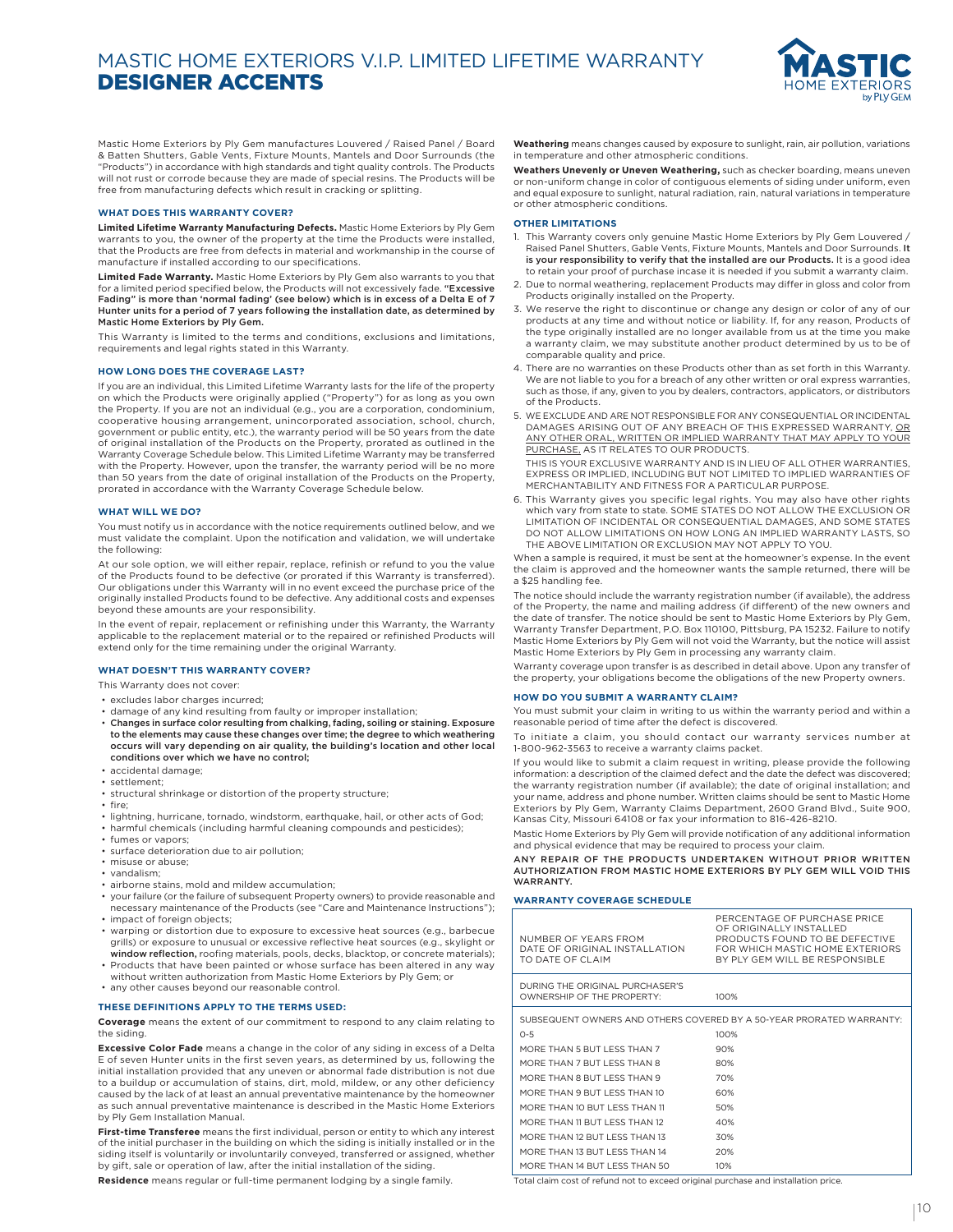## MASTIC HOME EXTERIORS V.I.P. LIMITED LIFETIME WARRANTY DESIGNER ACCENTS



#### **FACTS ABOUT THE INSTALLATION OF MASTIC HOME EXTERIORS LOUVERED / RAISED PANEL / BOARD & BATTEN SHUTTERS, GABLE VENTS, FIXTURE MOUNTS, ACCENT PANELS, MANTELS AND DOOR SURROUNDS**

We designed and manufactured Mastic Home Exteriors by Ply Gem Louvered / Raised Panel Shutters, Gable Vents, Fixture Mounts, Mantels and Door Surrounds to perform best when installed by qualified applicators. While Mastic Home Exteriors by Ply Gem does not assume responsibility for installation of its products, it does keep installers informed on new techniques and provides detailed installation instructions on all of its products. We frequently update our installation manuals with new and improved methods of application.

You should discuss any product adjustments with the dealer or applicator who did the work. These adjustments can best be made by the original dealer or applicator, since he or she is most familiar with your particular installation.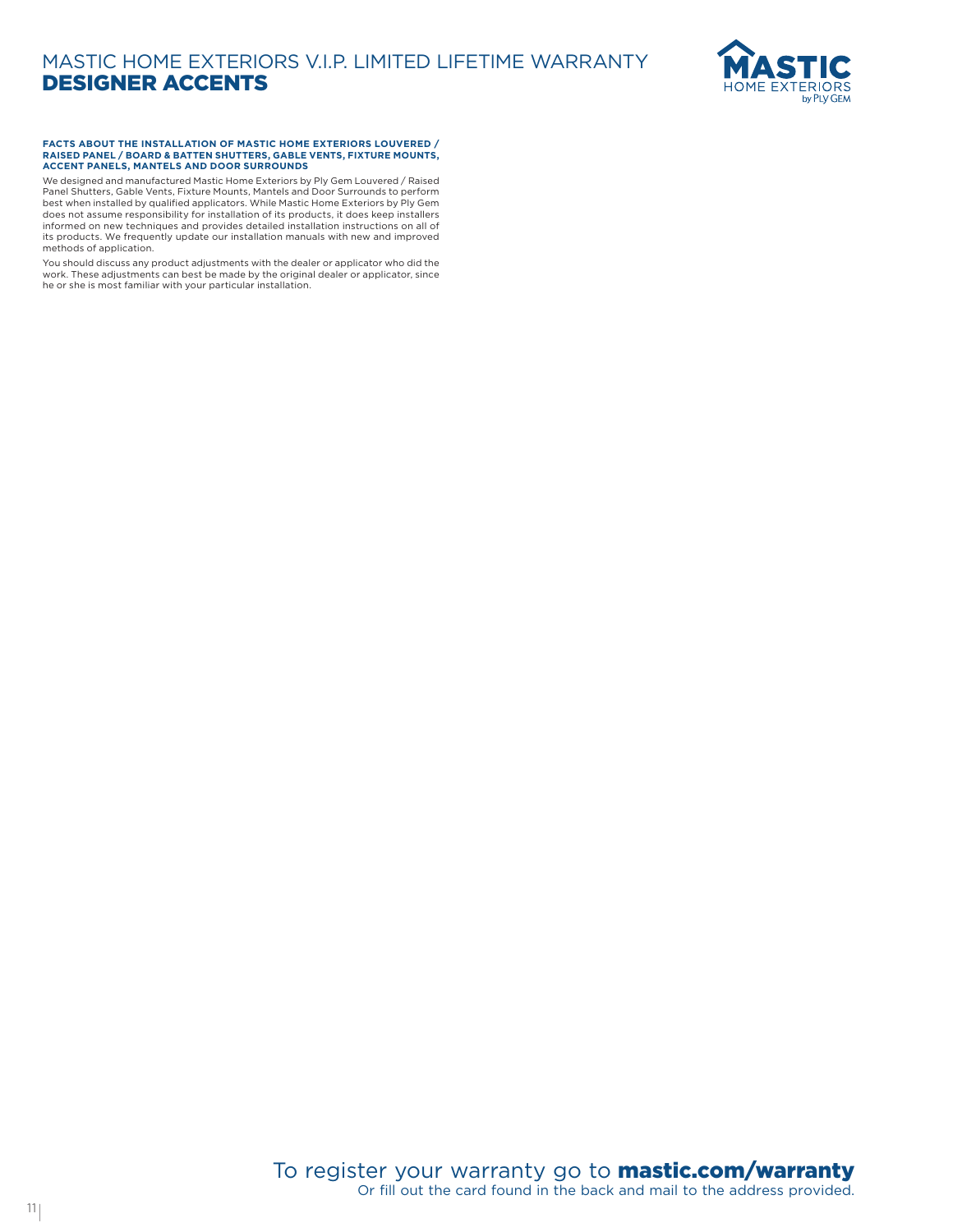TIC PERFORMANCE METALS® EXTERIORS | MASTIC HOME EXTERIORS V.I.P. LIMITED LIFETIME WARRANTY ALUMINUM SIDING, SOFFIT, SELECT TRIM COIL AND ACCESSORIES

Mastic Home Exteriors by Ply Gem manufactures Aluminum Siding, Aluminum Soffit, Aluminum Siding & Soffit Accessories, select Aluminum Trim Coil (except Economy Trim Coil) and Aluminum Fascia (the "Products"), in accordance with high standards and tight quality controls. The Products will not rust, burn or support combustion, or split or crack due to cold weather because they are made of aluminum.

#### **WHAT DOES THIS WARRANTY COVER?**

Mastic Home Exteriors warrants to you, the owner of the property at the time the Products were installed, that the Products are free from defects in material and workmanship in the course of manufacture, and that the finish on the Products will not chip, peel, flake or blister under conditions of ordinary wear, if installed according to our specifications.

This Warranty is limited to the terms and conditions, exclusions and limitations, requirements and legal rights stated in this Warranty.

#### **HOW LONG DOES THE COVERAGE LAST?**

If you are an individual, this Limited Lifetime Warranty lasts for the life of the property on which the Products were originally applied ("Property") for as long as you own the Property. If you are not an individual (e.g., you are a corporation, condominium, cooperative housing arrangement, unincorporated association, school, church, government or public entity, etc.), the warranty period will be 50 years from the date of original installation of the Products on the Property, prorated as outlined in the Warranty Coverage Schedule contained within. This Limited Lifetime Warranty may be transferred with the Property. However, upon the transfer, the warranty period will be no more than 50 years from the date of original installation of the Products on the Property, prorated in accordance with the Warranty Coverage Schedule contained within.

#### **WHAT WILL WE DO?**

You must notify us in accordance with the notice requirements outlined below, and we must validate the complaint. Upon the notification and validation, we will undertake the following:

We will repair, replace or refund the purchase and installation price of the defective portion of our product that blisters, checks, crazes, flakes, peels or weathers unevenly due to a defect in our manufacturing process. Our obligations under this warranty will in no event exceed the purchase price of the originally installed Products found to be warrantable and the cost of the labor involved in the original installation of such defective Products. Any additional costs and expenses beyond these amounts are your responsibility.

In the event of repair, replacement or refinishing under this Warranty, the Warranty applicable to the replacement material or to the repaired or refinished Products will extend only for the time remaining under the original Warranty.

**If we elect to repair or replace Product under this warranty, we will also cover the reasonable labor costs for the applicable area, as determined by us.**

#### **WHAT DOESN'T THIS WARRANTY COVER?**

This Warranty does not cover damage of any kind resulting from:

- Faulty or improper installation, including "oil canning" waving, buckling, or other distortions;
- Installation of our Product in direct contact with dissimilar materials as discussed in the final section of this warranty;
- Cracking or crazing of the Product's paint surface due to field forming of Products in cold temperatures; or
- Changes in surface color resulting from chalking, fading, soiling or staining. Exposure to the elements may cause these changes over time; the degree to which weathering occurs will vary depending on air quality, the building's location and other local conditions over which we have no control;
- accidental damage;
- settlement;
- structural shrinkage or distortion of the property structure;
- fire;
- lightning, hurricane, tornado, windstorm, earthquake, hail, or other acts of God;
- harmful chemicals (including harmful cleaning compounds and pesticides);
- fumes or vapors;
- surface deterioration due to air pollution or seacoast environment; • misuse or abuse;
- vandalism;
- airborne stains, mold and mildew accumulation;
- your failure (or the failure of subsequent Property owners) to provide reasonable and necessary maintenance of the Products (see "Care and Maintenance Instructions"); • impact of foreign objects;
- warping or distortion due to exposure to excessive heat sources (e.g., barbecue grills) or exposure to unusual or excessive reflective heat sources (e.g., window reflection);
- Products that have been painted or whose surface has been altered in any way without written authorization from Mastic Home Exteriors;
- any other causes beyond our reasonable control; or
- Corrosion caused by contact with dissimilar materials.

#### **OTHER LIMITATIONS**

- 1. This Warranty covers only genuine Mastic Home Exteriors Aluminum Siding, Aluminum Soffit, Aluminum Siding & Soffit Accessories, select Aluminum Trim Coil (except Economy Trim Coil) and Aluminum Fascia. It is your responsibility to verify that the siding, soffit and accessories installed are our Products. For Trim Coil, we require written proof it is Mastic Home Exteriors product.
- 2. Products are designed and intended for use as small flashings and water diverters, and should not be used as roofing material.
- 3. Due to normal weathering, replacement Products may differ in gloss and color from Products originally installed on the Property.
- 4. We reserve the right to discontinue or change any design or color of any of our products at any time and without notice or liability. If, for any reason, Products of the type originally installed are no longer available from us at the time you make a warranty claim, we may substitute another product determined by us to be of comparable quality and price.
- 5. There are no warranties on these Products other than as set forth in this Warranty. We are not liable to you for a breach of any other written or oral express warranties, such as those, if any, given to you by dealers, contractors, applicators, or distributors of the Products.
- 6. WE EXCLUDE AND ARE NOT RESPONSIBLE FOR ANY CONSEQUENTIAL OR INCIDENTAL DAMAGES ARISING OUT OF ANY BREACH OF THIS EXPRESSED WARRANTY, OR ANY OTHER ORAL, WRITTEN OR IMPLIED WARRANTY THAT MAY APPLY TO YOUR PURCHASE, AS IT RELATES TO OUR PRODUCTS.
- THIS IS YOUR EXCLUSIVE WARRANTY AND IS IN LIEU OF ALL OTHER WARRANTIES, EXPRESS OR IMPLIED, INCLUDING BUT NOT LIMITED TO IMPLIED WARRANTIES OF MERCHANTABILITY AND FITNESS FOR A PARTICULAR PURPOSE.
- 7. This Warranty gives you specific legal rights. You may also have other rights which vary from state to state. SOME STATES DO NOT ALLOW THE EXCLUSION OR LIMITATION OF INCIDENTAL OR CONSEQUENTIAL DAMAGES, SO THE ABOVE LIMITATION OR EXCLUSION MAY NOT APPLY TO YOU.

#### **THESE DEFINITIONS APPLY TO THE TERMS USED:**

**Coverage** means the extent of our commitment to respond to any claim relating to the siding.

**First-time Transferee** means the first individual, person or entity to which any interest of the initial purchaser in the building on which the siding is initially installed or in the siding itself is voluntarily or involuntarily conveyed, transferred or assigned, whether by gift, sale or operation of law, after the initial installation of the siding.

**Purchase and Installation Price** means the sum of (a) the total original cost of the siding, soffit or accessory that is defective or otherwise being replaced, plus (b) the total original cost of labor for the installation of siding, soffit or accessory that is defective or otherwise being replaced. If we cannot determine these amounts from original documents, we will compute the purchase and installation price using (i) our suggested retail price in effect at the time of the installation for the cost of material, (ii) labor rates prevailing in the area where the building is located at the time of installation and (iii) an estimated installation time for the cost of labor.

**Residence** means regular or full-time permanent lodging by a single family.

**Weathering** means changes caused by exposure to sunlight, rain, air pollution, variations in temperature and other atmospheric conditions.

**Weathers Unevenly or Uneven Weathering,** such as checker boarding, means uneven or non-uniform change in color of contiguous elements of siding under uniform, even and equal exposure to sunlight, natural radiation, rain, natural variations in temperature or other atmospheric conditions.

#### **HOW DO YOU REGISTER YOUR WARRANTY?**

For all Mastic Home Exteriors materials used on this installation project, one Application for Warranty Registration must be completed at mastic.com or mailed within 30 days after original installation has been completed. Please mail it to Mastic Home Exteriors by Ply Gem, Warranty Registration Data Center, P.O. Box 110100, Pittsburg, PA 15232. Failure to register the Warranty will not void the Warranty, but registration of this Warranty confirms the date of purchase of our Products and assists Mastic Home Exteriors by Ply Gem in processing any Warranty claim you might have. This confirmation is of benefit to you, especially if your original proof of purchase is lost. It is a good idea to retain your proof of purchase incase it is needed if you submit a warranty claim.

#### **HOW DO YOU TRANSFER YOUR WARRANTY?**

You and subsequent Property owners may transfer this Warranty by providing written notice to us within 30 days after the date of transfer of ownership. The notice should include the warranty registration number (if available), the address of the Property, the name and mailing address (if different) of the new owners and the date of transfer. The notice should be sent to Mastic Home Exteriors by Ply Gem, Warranty Registration Data Center, P.O. Box 110100, Pittsburg, PA 15232. Failure to notify Mastic Home Exteriors will not void the Warranty, but the notice will assist Mastic Home Exteriors in processing any warranty claim.

Warranty coverage upon transfer is as described in detail above. Upon any transfer of the property, your obligations become the obligations of the new Property owners.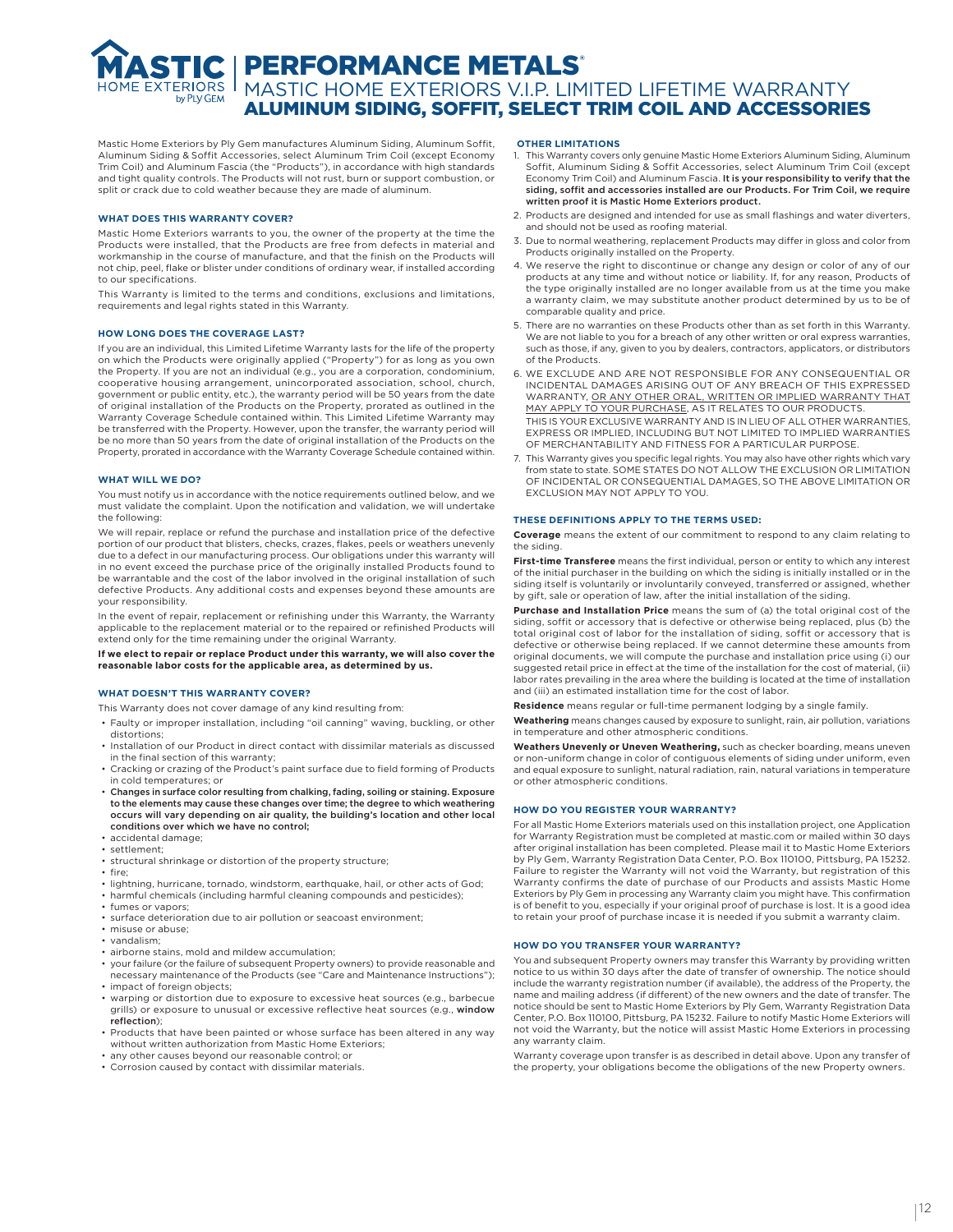## **IC | PERFORMANCE METALS®**

EXTERIORS I MASTIC HOME EXTERIORS V.I.P. LIMITED LIFETIME WARRANTY ALUMINUM SIDING, SOFFIT, SELECT TRIM COIL AND ACCESSORIES

#### **HOW DO YOU SUBMIT A WARRANTY CLAIM?**

by PLY GEM

You must submit your claim in writing to us within the warranty period and within a reasonable period of time after the defect is discovered.

To initiate a claim, you should contact our warranty services number at 1-800-962- 3563 to receive a warranty claims packet.

If you would like to submit a claim request in writing please provide the following information: a description of the claimed defect and the date the defect was discovered; the warranty registration number (if available); the date of original installation; and your name, address and phone number. Written claims should be sent to Mastic Home Exteriors by Ply Gem, Warranty Claims Department, 2600 Grand Blvd, Ste 900, Kansas City MO 64108 or fax your information to 816-426-8210.

Mastic Home Exteriors will provide notification of any additional information and physical evidence that may be required to process your claim. When a sample is required, it must be sent at the homeowner's expense. In the event the claim is approved and the homeowner wants the sample returned, there will be a \$25 handling fee.

ANY REPAIR OF THE PRODUCTS UNDERTAKEN WITHOUT PRIOR WRITTEN AUTHORIZATION FROM MASTIC HOME EXTERIORS BY PLY GEM WILL VOID THIS WARRANTY.

#### **WARRANTY COVERAGE SCHEDULE**

| NUMBER OF YEARS FROM<br>DATE OF ORIGINAL INSTALL ATION<br>TO DATE OF CLAIM | PERCENTAGE OF PURCHASE PRICE<br>OF ORIGINALLY INSTALLED<br>PRODUCTS FOUND TO BE DEFECTIVE<br>FOR WHICH MASTIC HOME EXTERIORS<br>BY PLY GEM WILL BE RESPONSIBLE |
|----------------------------------------------------------------------------|----------------------------------------------------------------------------------------------------------------------------------------------------------------|
| DURING THE ORIGINAL PURCHASER'S<br>OWNERSHIP OF THE PROPERTY:              | 100%                                                                                                                                                           |
|                                                                            | SUBSEQUENT OWNERS AND OTHERS COVERED BY A 50-YEAR PRORATED WARRANTY:                                                                                           |
| $O - 5$                                                                    | 100%                                                                                                                                                           |
| MORE THAN 5 BUT LESS THAN 7                                                | 90%                                                                                                                                                            |
| MORE THAN 7 BUT LESS THAN 8                                                | 80%                                                                                                                                                            |
| MORE THAN 8 BUT LESS THAN 9                                                | 70%                                                                                                                                                            |
| MORE THAN 9 BUT LESS THAN 10                                               | 60%                                                                                                                                                            |
| MORE THAN 10 BUT LESS THAN 11                                              | 50%                                                                                                                                                            |
| MORE THAN 11 BUT LESS THAN 12                                              | 40%                                                                                                                                                            |
| MORE THAN 12 BUT LESS THAN 13                                              | 30%                                                                                                                                                            |
| MORE THAN 13 BUT LESS THAN 14                                              | 20%                                                                                                                                                            |
| MORE THAN 14 BUT LESS THAN 50                                              | 10%                                                                                                                                                            |

Total claim cost of refund not to exceed original purchase and installation price.

#### **CARE AND MAINTENANCE**

Mastic Home Exteriors Aluminum Siding, Aluminum Soffit, Aluminum Siding & Soffit Accessories, Aluminum Trim Coil and Aluminum Fascia are some of the most durable building products materials available today for residential applications. In most cases, normal rainfall is sufficient to keep them clean. But if your Mastic Home Exteriors Aluminum Products should need cleaning, we recommend the following procedures. Particular attention should be given to areas under eaves, porches, awnings, and other overhangs that have limited exposure to the natural washing effect of rainfall.

- 1. **Moderate Atmospheric Dirt** We recommend an occasional washing with clear water using a garden hose and soft-bristled brush (a long-handled, car-washing brush is ideal for this purpose).
- 2. **Heavy Industrial Atmospheric Dirt** Wash in the manner indicated above, but use the following solution:
	- a. 1/3 cup detergent (Tide®, for example)
	- b. 2/3 cup trisodium phosphate (Soilax®, for example)
	- c. 1 gallon water
- 3. **Mildew Accumulation** Mildew can collect on surfaces of all types of building products and is often evident on surfaces that have not been properly cared for and maintained. Normally, mildew will appear as black spots. Mildew is easy to remove by using the basic cleaning solution above with the addition of sodium hypochlorite as follows:
	- a. 1/3 cup detergent (Tide®, for example)
	- b. 2/3 cup trisodium phosphate (Soilax®, for example)
	- c. 1 quart sodium hypochlorite 5% solution (Clorox®, for example)
	- d. 3 quarts water
- 4. **Caulking Compounds, Tar and Similar Substances** Use mineral spirits in reasonable amounts and apply directly to the foreign substance. Immediately after cleaning, rinse the area thoroughly with water.

CAUTION: Do not exceed the recommended concentrations of cleaners. To do so can cause damage to the Products' surface. Avoid skin and eye contact with the solution, and in all cases follow manufacturer's instructions for the use of cleaning compounds and solutions. Avoid use of abrasive-type cleaners and strong solvents. Test any cleaner on an inconspicuous area before applying to major areas. To minimize streaking, always clean from the bottom to the top and follow with a rinsing of clear water. Excessive scrubbing is unnecessary and can be harmful to the Products, and may cause undesirable glossy areas over the finish.

#### **FACTS ABOUT THE INSTALLATION OF ALUMINUM PRODUCTS**

We designed and manufactured Mastic Home Exteriors by Ply Gem Aluminum Siding, Aluminum Soffit, Aluminum Siding and Soffit Accessories, Aluminum Trim Coil, and Aluminum Fascia to perform best when installed by qualified applicators. While Mastic Home Exteriors does not assume responsibility for installation of its products, it does keep installers informed on new techniques and provides detailed installation instructions on all of its products. We frequently update our installation manuals with new and improved methods of application.

You should discuss any product adjustments with the dealer or applicator who did the work. These adjustments can best be made by the original dealer or applicator, since he or she is most familiar with your particular installation.

NOTE: Direct contact of aluminum products with certain dissimilar materials, or contact with water run-off from dissimilar materials, is likely to result in corrosion. Accordingly, care should be taken during installation to avoid contact of aluminum with dissimilar materials including dissimilar metals (e.g. copper, zinc, steel, etc.), concrete, stucco, asbestos siding, pressure treated/pretreated lumber, roofing materials or roofing systems containing metallic granules or strips, or corrosive nonmetallic materials.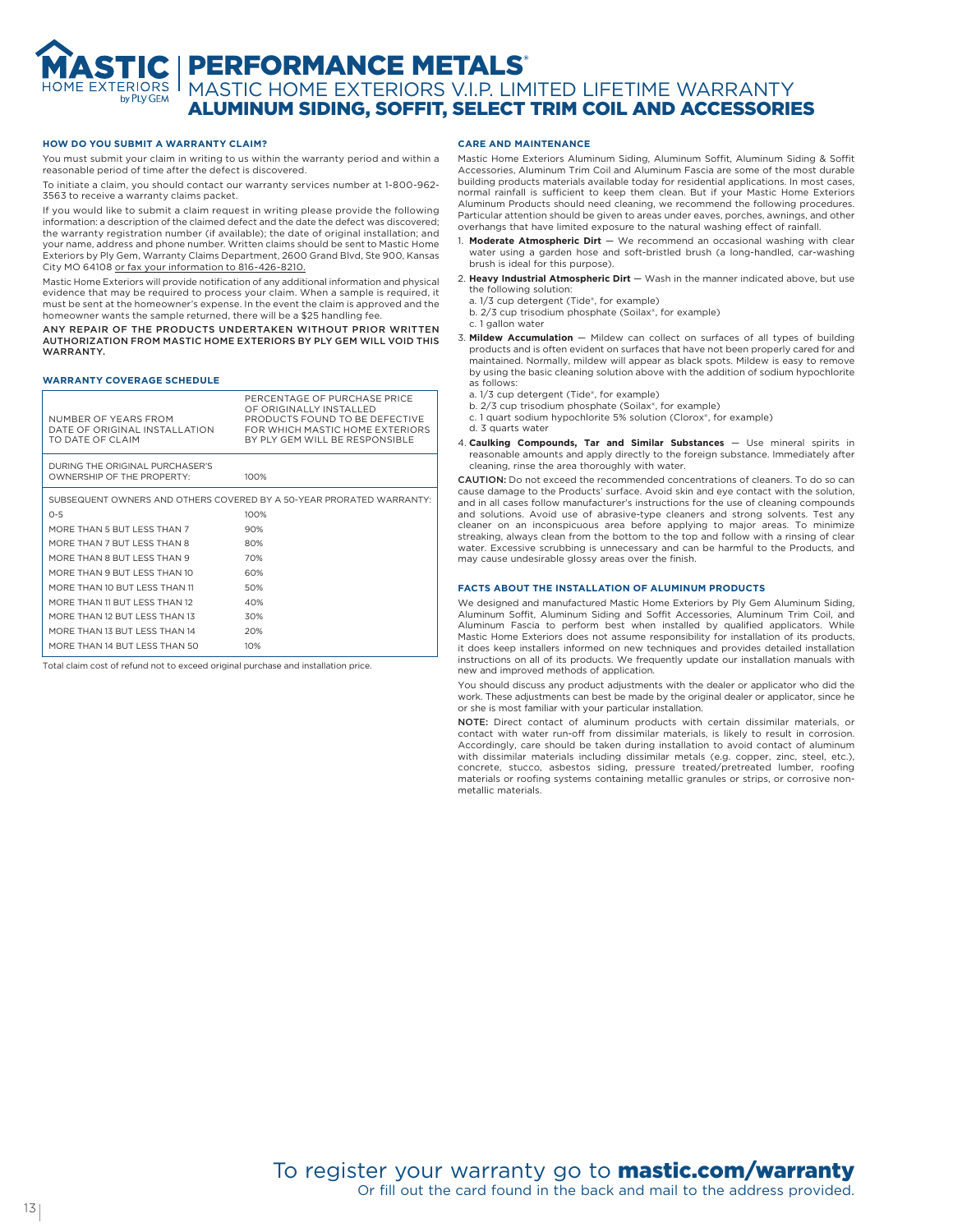TIC | PERFORMANCE METALS®

EXTERIORS | MASTIC HOME EXTERIORS V.I.P. LIMITED LIFETIME WARRANTY ENVOY SECTIONAL RAIN REMOVAL SYSTEMS

Mastic Home Exteriors by Ply Gem manufactures Envoy Sectional Rain Removal Systems (the "Products"), in accordance with high standards and tight quality controls. The Products will not rust, burn or support combustion, or split or crack due to cold weather because they are made of aluminum.

#### **WHAT DOES THIS WARRANTY COVER?**

Mastic Home Exteriors warrants to you, the owner of the property at the time the Products were installed, that the Products are free from defects in material and workmanship in the course of manufacture, and that the finish on the Products will not chip, peel, flake or blister under conditions of ordinary wear, if installed according to our specifications.

This Warranty is limited to the terms and conditions, exclusions and limitations, requirements and legal rights stated in this Warranty.

#### **HOW LONG DOES THE COVERAGE LAST?**

If you are an individual, this Limited Lifetime Warranty lasts for the life of the property on which the Products were originally applied ("Property") for as long as you own the Property. If you are not an individual (e.g., you are a corporation, condominium, cooperative housing arrangement, unincorporated association, school, church, government or public entity, etc.), the warranty period will be 50 years from the date of original installation of the Products on the Property, prorated as outlined in the Warranty Coverage Schedule below. This Limited Lifetime Warranty may be transferred with the Property. However, upon the transfer, the warranty period will be no more than 50 years from the date of original installation of the Products on the Property, prorated in accordance with the Warranty Coverage Schedule below.

#### **WHAT WILL WE DO?**

You must notify us in accordance with the notice requirements outlined below, and we must validate the complaint. Upon the notification and validation, we will undertake the following:

We will repair, replace or refund the purchase and installation price of the defective portion of our Product that blisters, checks, crazes, flakes, peels or weathers unevenly due to a defect in our manufacturing process. Our obligations under this Warranty will in no event exceed the purchase price of the originally installed Products found to be defective. Any additional costs and expenses beyond these amounts are your responsibility.

In the event of repair, replacement or refinishing under this Warranty, the Warranty applicable to the replacement material or to the repaired or refinished Products will extend only for the time remaining under the original Warranty.

#### **WHAT DOESN'T THIS WARRANTY COVER?**

This Warranty does not cover:

- seamless gutters made from gutter coil
- damage of any kind resulting from faulty or improper installation;
- Changes in surface color resulting from chalking, fading, soiling or staining. Exposure to the elements may cause these changes over time; the degree to which weathering occurs will vary depending on air quality, the building's location and other local conditions over which we have no control; • accidental damage;
- settlement;
- structural shrinkage or distortion of the property structure;
- fire;
- lightning, hurricane, tornado, windstorm, earthquake, hail, or other acts of God;
- harmful chemicals (including harmful cleaning compounds and pesticides);
- fumes or vapors;
- surface deterioration due to air pollution;
- misuse or abuse;
- vandalism;
- airborne stains, mold and mildew accumulation; • your failure (or the failure of subsequent Property owners) to provide reasonable and
- necessary maintenance of the Products (see "Care and Maintenance Instructions"); • impact of foreign objects;
- warping or distortion due to exposure to excessive heat sources (e.g., barbecue grills) or exposure to unusual or excessive reflective heat sources (e.g., window reflection);
- Products that have been painted or whose surface has been altered in any way without written authorization from Mastic Home Exteriors;
- any other causes beyond our reasonable control; or
- Corrosion caused by contact with dissimilar materials.

#### **OTHER LIMITATIONS**

- 1. This Warranty covers only genuine Mastic Home Exteriors by Ply Gem Envoy Sectional Rain Removal Systems. It is your responsibility to verify that the Rain Removal Systems installed are our Products.
- 2. Due to normal weathering, replacement Products may differ in gloss and color from Products originally installed on the Property.
- 3. We reserve the right to discontinue or change any design or color of any of our Products at any time and without notice or liability. If, for any reason, Products of the type originally installed are no longer available from us at the time you make a warranty claim, we may substitute another product determined by us to be of comparable quality and price.
- 4. There are no warranties on this Product other than as set forth in this Warranty. We are not liable to you for a breach of any other written or oral express warranties, such as those, if any, given to you by dealers, contractors, applicators, or distributors of the Products.
- 5. WE EXCLUDE AND ARE NOT RESPONSIBLE FOR ANY CONSEQUENTIAL OR INCIDENTAL DAMAGES ARISING OUT OF ANY BREACH OF THIS EXPRESSED WARRANTY, OR ANY OTHER ORAL, WRITTEN OR IMPLIED WARRANTY THAT MAY APPLY TO YOUR PURCHASE, AS IT RELATES TO OUR PRODUCTS. THIS IS YOUR EXCLUSIVE WARRANTY AND IS IN LIEU OF ALL OTHER WARRANTIES, EXPRESS OR IMPLIED, INCLUDING BUT NOT LIMITED TO IMPLIED WARRANTIES
- OF MERCHANTABILITY AND FITNESS FOR A PARTICULAR PURPOSE.
- 6. This Warranty gives you specific legal rights. You may also have other rights which vary from state to state. SOME STATES DO NOT ALLOW THE EXCLUSION OR LIMITATION OF INCIDENTAL OR CONSEQUENTIAL DAMAGES, SO THE ABOVE LIMITATION OR EXCLUSION MAY NOT APPLY TO YOU.

#### **THESE DEFINITIONS APPLY TO THE TERMS USED:**

**Coverage** means the extent of our commitment to respond to any claim relating to the product.

**First-time Transferee** means the first individual, person or entity to which any interest of the initial purchaser in the building on which the siding is initially installed or in the product itself is voluntarily or involuntarily conveyed, transferred or assigned, whether by gift, sale or operation of law, after the initial installation of the siding.

**Purchase and Installation Price** means the sum of (a) the total original cost of the product that is defective or otherwise being replaced, plus (b) the total original cost of labor for the installation of product that is defective or otherwise being replaced. If we cannot determine these amounts from original documents, we will compute the purchase and installation price using (i) our suggested retail price in effect at the time of the installation for the cost of material, (ii) labor rates prevailing in the area where the building is located at the time of installation and (iii) an estimated installation time for the cost of labor.

**Residence** means regular or full-time permanent lodging by a single family.

**Weathering** means changes caused by exposure to sunlight, rain, air pollution, variations in temperature and other atmospheric conditions.

**Weathers Unevenly or Uneven Weathering,** such as checker boarding, means uneven or non-uniform change in color of contiguous elements of Product under uniform, even and equal exposure to sunlight, natural radiation, rain, natural variations in temperature or other atmospheric conditions.

#### **HOW DO YOU REGISTER YOUR WARRANTY?**

For all Mastic Home Exteriors materials used on this installation project, one Application for Warranty Registration must be completed at mastic.com or mailed within 30 days after original installation has been completed. Please mail it to Mastic Home Exteriors by Ply Gem, Warranty Registration Data Center, P.O. Box 110100, Pittsburg, PA 15232. Failure to register the Warranty will not void the Warranty, but registration of this Warranty confirms the date of purchase of our Products and assists Mastic Home Exteriors in processing any Warranty claim you might have. This confirmation is of benefit to you, especially if your original proof of purchase is lost. It is a good idea to retain your proof of purchase incase it is needed if you submit a warranty claim.

#### **HOW DO YOU TRANSFER YOUR WARRANTY?**

You and subsequent Property owners may transfer this Warranty by providing written notice to us within 30 days after the date of transfer of ownership. The notice should include the warranty registration number (if available), the address of the Property, the name and mailing address (if different) of the new owners and the date of transfer. The notice should be sent to Mastic Home Exteriors by Ply Gem, Warranty Registration Data Center, P.O. Box 110100, Pittsburg, PA 15232. Failure to notify Mastic Home Exteriors will not void the Warranty, but the notice will assist Mastic Home Exteriors in processing any warranty claim.

Warranty coverage upon transfer is as described in detail above. Upon any transfer of the property, your obligations become the obligations of the new Property owners.

#### **HOW DO YOU SUBMIT A WARRANTY CLAIM?**

You must submit your claim in writing to us within the warranty period and within a reasonable period of time after the defect is discovered.

To initiate a claim, you should contact our warranty services number at 1-800-962- 3563 to receive a warranty claims packet.

If you would like to submit a claim request in writing, please provide the following information: a description of the claimed defect and the date the defect was discovered; the warranty registration number (if available); the date of original installation; and your name, address and phone number. Written claims should be sent to Mastic Home Exteriors by Ply Gem Warranty Claims Department, 2600 Grand Blvd, Ste 900, Kansas City MO 64108 or fax your information to 816-426-8210.

Mastic Home Exteriors will provide notification of any additional information and physical evidence that may be required to process your claim.

When a sample is required, it must be sent at the homeowner's expense. In the event the claim is approved and the homeowner wants the sample returned, there will be a \$25 handling fee.

ANY REPAIR OF THE PRODUCTS UNDERTAKEN WITHOUT PRIOR WRITTEN AUTHORIZATION FROM MASTIC HOME EXTERIORS BY PLY GEM WILL VOID THIS WARRANTY.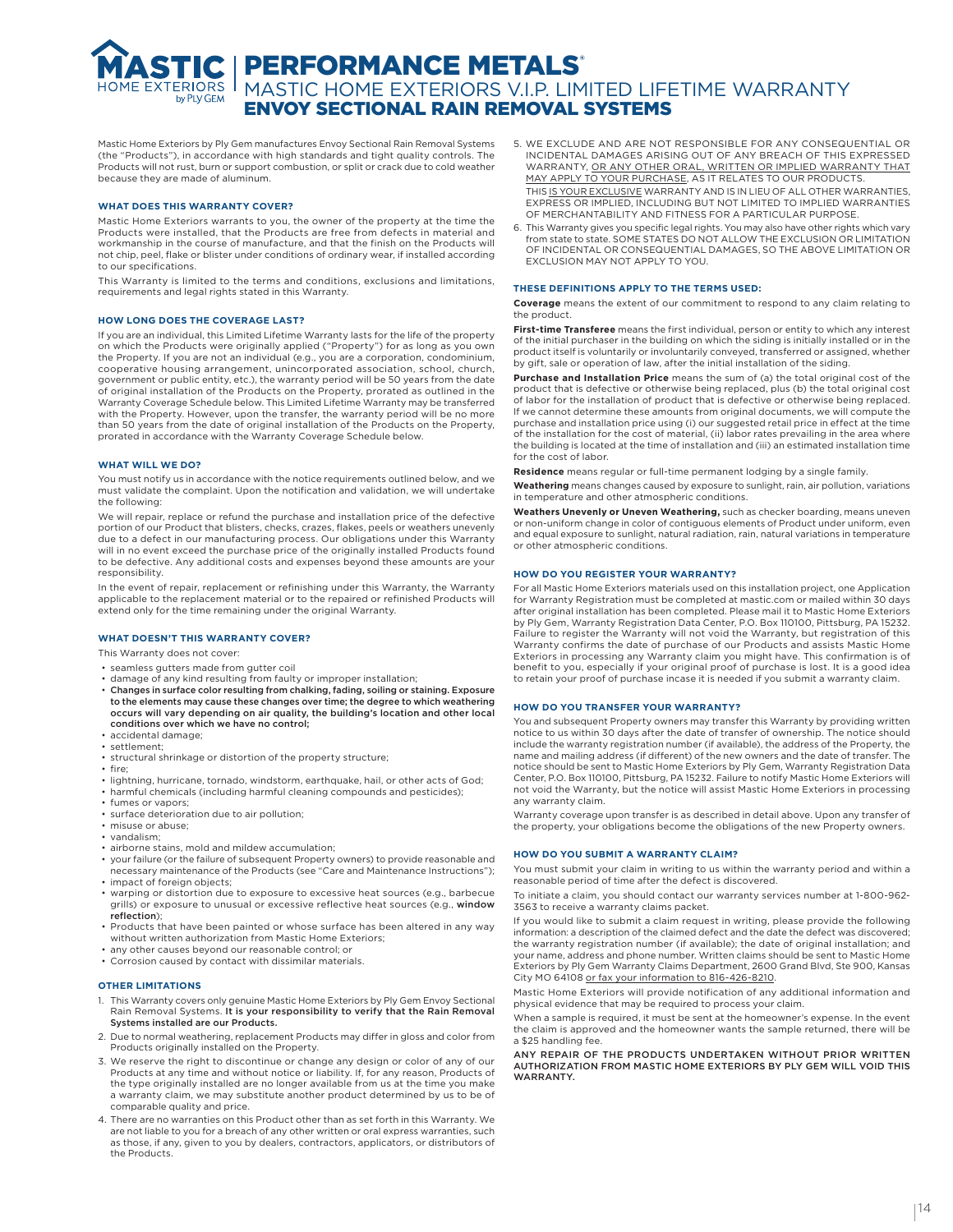## **C PERFORMANCE METALS®**

EXTERIORS I MASTIC HOME EXTERIORS V.I.P. LIMITED LIFETIME WARRANTY ENVOY SECTIONAL RAIN REMOVAL SYSTEMS

#### **WARRANTY COVERAGE SCHEDULE**

by PLY GEM

| NUMBER OF YEARS FROM<br>DATE OF ORIGINAL INSTALL ATION<br>TO DATE OF CLAIM | PERCENTAGE OF PURCHASE PRICE<br>OF ORIGINALLY INSTALLED<br>PRODUCTS FOUND TO BE DEFECTIVE<br>FOR WHICH MASTIC HOME EXTERIORS<br>BY PLY GEM WILL BE RESPONSIBLE |
|----------------------------------------------------------------------------|----------------------------------------------------------------------------------------------------------------------------------------------------------------|
| DURING THE ORIGINAL PURCHASER'S<br>OWNERSHIP OF THE PROPERTY:              | 100%                                                                                                                                                           |
|                                                                            | SUBSEQUENT OWNERS AND OTHERS COVERED BY A 50-YEAR PRORATED WARRANTY:                                                                                           |
| $O - 5$                                                                    | 100%                                                                                                                                                           |
| MORE THAN 5 BUT LESS THAN 7                                                | 90%                                                                                                                                                            |
| MORE THAN 7 BUT LESS THAN 8                                                | 80%                                                                                                                                                            |
| MORE THAN 8 BUT LESS THAN 9                                                | 70%                                                                                                                                                            |
| MORE THAN 9 BUT LESS THAN 10                                               | 60%                                                                                                                                                            |
| MORE THAN 10 BUT LESS THAN 11                                              | 50%                                                                                                                                                            |
| MORE THAN 11 BUT LESS THAN 12                                              | 40%                                                                                                                                                            |
| MORE THAN 12 BUT LESS THAN 13                                              | 30%                                                                                                                                                            |
| MORE THAN 13 BUT LESS THAN 14                                              | 20%                                                                                                                                                            |
| MORE THAN 14 BUT LESS THAN 50                                              | 10%                                                                                                                                                            |

Total claim cost of refund not to exceed original purchase and installation price.

#### **CARE & MAINTENANCE**

Mastic Home Exteriors by Ply Gem Envoy Sectional Rain Removal Systems is one of the most durable building products materials available today for residential applications. In most cases, normal rainfall is sufficient to keep it clean. But if your Mastic Home Exteriors Envoy Sectional Rain Removal Systems should need cleaning, we recommend the following procedures. Particular attention should be given to areas that have limited exposure to the natural washing effect of rainfall.

- 1. **Moderate Atmospheric Dirt** We recommend an occasional washing with clear water using a garden hose and soft-bristled brush (a long-handled, car-washing brush is ideal for this purpose).
- 2. **Heavy Industrial Atmospheric Dirt** Wash in the manner indicated above, but use the following solution:
- a. 1/3 cup detergent (Tide®, for example)
- b. 2/3 cup trisodium phosphate (Soilax®, for example)
- c. 1 gallon water
- 3. **Mildew Accumulation** Mildew can collect on surfaces of all types of building products and is often evident on surfaces that have not been properly cared for and maintained. Normally, mildew will appear as black spots. Mildew is easy to remove by using the basic cleaning solution above with the addition of sodium hypochlorite as follows:
	- a. 1/3 cup detergent (Tide®, for example)
	- b. 2/3 cup trisodium phosphate (Soilax®, for example)
	- c. 1 quart sodium hypochlorite 5% solution (Clorox®, for example)
	- d. 3 quarts water
- 4. **Caulking Compounds, Tar and Similar Substances** Use mineral spirits in reasonable amounts and apply directly to the foreign substance. Immediately after cleaning, rinse the area thoroughly with water.

CAUTION: Do not exceed the recommended concentrations of cleaners. To do so can cause damage to the Products' surface. Avoid skin and eye contact with the solution, and in all cases follow manufacturer's instructions for the use of cleaning compounds and solutions. Avoid use of abrasive-type cleaners and strong solvents. Test any cleaner on an inconspicuous area before applying to major areas. To minimize streaking, always clean from the bottom to the top and follow with a rinsing of clear water. Excessive scrubbing is unnecessary and can be harmful to the Products, and may cause undesirable glossy areas over the finish.

#### **FACTS ABOUT THE INSTALLATION OF MASTIC HOME EXTERIORS ENVOY SECTIONAL RAIN REMOVAL SYSTEMS**

We designed and manufactured Mastic Home Exteriors by Ply Gem Envoy Sectional Rain Removal Systems to perform best when installed by qualified applicators. While Mastic Home Exteriors does not assume responsibility for installation of its products, it does keep installers informed on new techniques and provides detailed installation instructions on all of its products. We frequently update our installation manuals with new and improved methods of application.

You should discuss any product adjustments with the dealer or applicator who did the work. These adjustments can best be made by the original dealer or applicator, since he or she is most familiar with your particular installation.

NOTE: Direct contact of aluminum products with certain dissimilar materials, or contact with water run-off from dissimilar materials, is likely to result in corrosion. Accordingly, care should be taken during installation to avoid contact of aluminum with dissimilar materials including dissimilar metals (e.g. copper, zinc, steel, etc.), concrete, stucco, asbestos siding, pressure treated/pretreated lumber, roofing materials or roofing systems containing metallic granules or strips, or corrosive non-metallic materials.

**For detailed coverage of warranty information on Leaf Relief products, reference the brochure "Leaf Relief Warranty," available from your installing dealer.**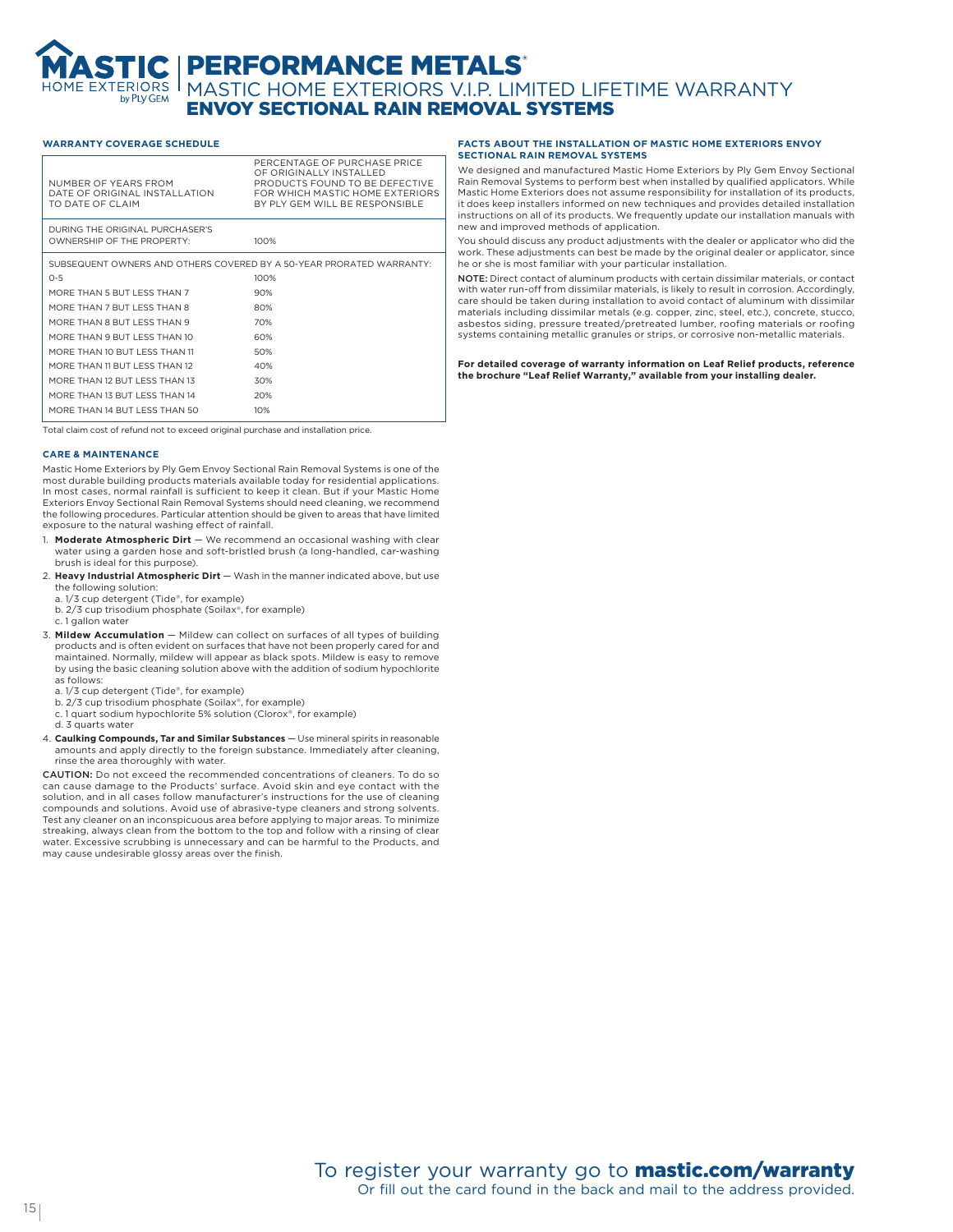**C | PERFORMANCE METALS®** 

EXTERIORS | MASTIC HOME EXTERIORS REGISTERED 20-YEAR LIMITED WARRANTY GUTTER COIL

Mastic Home Exteriors by Ply Gem manufactures Gutter Coil and Related Accessories (the "Products"), in accordance with high standards and tight quality controls. The Products will not rust, burn or support combustion, or split or crack due to cold weather because they are made of aluminum.

#### **WHAT DOES THIS WARRANTY COVER?**

Mastic Home Exteriors warrants to you, the owner of the property at the time the Products were installed, that the Products are free from defects in material and workmanship in the course of manufacture, and that the finish on the Products will not chip, peel, flake or blister under conditions of ordinary wear, if installed according to our specifications.

This Warranty is limited to the terms and conditions, exclusions and limitations, requirements and legal rights stated in this Warranty.

#### **HOW LONG DOES THE COVERAGE LAST?**

This Registered 20-Year Limited Warranty lasts for twenty (20) years on the property on which the Products were originally applied ("Property") so long as you own the Property. This Registered 20-Year Limited Warranty may be transferred one time with the Property. However, upon the transfer, the Warranty period will be no more than 20 years from the date of original installation of the Products on the Property, prorated in accordance with the Warranty Coverage Schedule below. In the event of a transfer of this Warranty, this Warranty may not be further transferred.

#### **WHAT WILL WE DO?**

You must notify us in accordance with the notice requirements outlined below, and we must validate the complaint. Upon the notification and validation, we will undertake the following:

We will repair, replace or refund the purchase and installation price of the defective portion of our siding that blisters, checks, crazes, flakes, peels or weathers unevenly due to a defect in our manufacturing process. Our obligations under this Warranty will in no event exceed the purchase price of the originally installed Products found to be defective. Any additional costs and expenses beyond these amounts are your responsibility.

In the event of repair, replacement or refinishing under this Warranty, the Warranty applicable to the replacement material or to the repaired or refinished Products will extend only for the time remaining under the original Warranty.

#### **WHAT DOESN'T THIS WARRANTY COVER?**

This Warranty does not cover:

- damage of any kind resulting from faulty or improper installation;
- changes in surface color resulting from chalking, fading, soiling or staining. Exposure to the elements may cause these changes over time; the degree to which weathering occurs will vary depending on air quality, the building's location and other local conditions over which we have no control;
- paint removal during forming due to improper (unconditional, uncovered) outside storage prior to installation;
- accidental damage;
- settlement;
- structural shrinkage or distortion of the property structure;
- fire;
- lightning, hurricane, tornado, windstorm, earthquake, hail, or other acts of God; • harmful chemicals (including harmful cleaning compounds and pesticides);
- fumes or vapors;
- deterioration due to air pollution or contact with dissimilar materials (please see "Care and Maintenance Instructions");
- misuse or abuse;
- vandalism; • airborne stains, mold and mildew accumulation;
- 
- your failure (or the failure of subsequent Property owners) to provide reasonable and necessary maintenance of the Products (see "Care and Maintenance Instructions"); • impact of foreign objects;
- warping or distortion due to exposure to excessive heat sources (e.g., barbecue grills) or exposure to unusual or excessive reflective heat sources (e.g., skylight or
- window reflection, roofing materials, pools, decks, blacktop or concrete materials); • Products that have been painted or whose surface has been altered in any way without written authorization from Mastic Home Exteriors;
- any other causes beyond our reasonable control;
- corrosion caused by contact with dissimilar materials; or
- gutters greater than 50' in length.

#### **OTHER LIMITATIONS**

- 1. This Warranty covers only genuine Mastic Home Exteriors Gutter Coil and Related Accessories. It is your responsibility to verify that the Gutter Coil and Related Accessories installed are our Products.
- 2. Due to normal weathering, replacement Products may differ in gloss and color from Products originally installed on the Property.
- 3. We reserve the right to discontinue or change any design or color of any of our Products at any time and without notice or liability. If, for any reason, Products of this type originally installed are no longer available from us at the time you make a Warranty claim, we may substitute another product determined by us to be of comparable quality and price.
- 4. There are no warranties on these Products other than as set forth in this Warranty. We are not liable to you for a breach of any other written or oral express warranties, such as those, if any, given to you by dealers, contractors, applicators, or distributors of the Products.
- 5. WE EXCLUDE AND ARE NOT RESPONSIBLE FOR ANY CONSEQUENTIAL OR INCIDENTAL DAMAGES ARISING OUT OF ANY BREACH OF THIS EXPRESSED WARRANTY, OR ANY OTHER ORAL, WRITTEN OR IMPLIED WARRANTY THAT MAY APPLY TO YOUR PURCHASE, AS IT RELATES TO OUR PRODUCTS. THIS IS YOUR EXCLUSIVE WARRANTY AND IS IN LIEU OF ALL OTHER WARRANTIES,
- EXPRESS OR IMPLIED, INCLUDING BUT NOT LIMITED TO IMPLIED WARRANTIES OF MERCHANTABILITY AND FITNESS FOR A PARTICULAR PURPOSE.
- 6. This Warranty gives you specific legal rights. You may also have other rights which vary from state to state. SOME STATES DO NOT ALLOW THE EXCLUSION OR LIMITATION OF INCIDENTAL OR CONSEQUENTIAL DAMAGES, and some states do not allow limitations on how long an implied Warranty lasts, SO THE ABOVE LIMITATION OR EXCLUSION MAY NOT APPLY TO YOU.

#### **HOW DO YOU REGISTER YOUR WARRANTY?**

For all Mastic Home Exteriors materials used on this installation project, one Application for Warranty Registration must be completed at mastic.com or mailed within 30 days after original installation has been completed. Please mail it to Mastic Home Exteriors by Ply Gem, Warranty Registration Data Center, P.O. Box 110100, Pittsburg, PA 15232. Failure to register the Warranty will not void the Warranty, but registration of this Warranty confirms the date of purchase of our Products and assists Mastic Home Exteriors in processing any Warranty claim you might have. This confirmation is of benefit to you, especially if your original proof of purchase is lost. It is a good idea to retain your proof of purchase incase it is needed if you submit a warranty claim.

#### **HOW DO YOU TRANSFER YOUR WARRANTY?**

You may transfer this Warranty by providing written notice to us within 30 days after the date of transfer of ownership. In the event a transfer of this Warranty, this Warranty may not be further transferred. The notice should include the Warranty Registration Number (if available), the address of the Property, the name and mailing address (if different) of the new owners and the date of transfer. The notice should be sent to Mastic Home Exteriors by Ply Gem, Warranty Registration Data Center, P.O. Box 110100, Pittsburg, PA 15232. Failure to notify Mastic Home Exteriors will not void the Warranty, but the notice will assist Mastic Home Exteriors in processing any Warranty claim.

Warranty coverage upon transfer is as described in detail above. Upon any transfer of the Property, your obligations become the obligations of the new Property owners.

#### **HOW DO YOU SUBMIT A WARRANTY CLAIM?**

You must submit your claim in writing to us within the Warranty period and within a reasonable period of time after the defect is discovered.

To initiate a claim, you should contact our Warranty services number at 1-800-962- 3563 to receive a Warranty claims packet.

If you would like to submit a claim request in writing, please provide the following information: a description of the claimed defect and the date the defect was discovered; the Warranty Registration Number (if available); the date of original installation; and your name, address and phone number. Written claims should be sent to Mastic Home Exteriors by Ply Gem, Warranty Claims Department, 2600 Grand Blvd, Ste 900, Kansas City MO 64108 or fax your information to 816-426-8210.

Mastic Home Exteriors will provide notification of any additional information and physical evidence that may be required to process your claim.

ANY REPAIR OF THE PRODUCTS UNDERTAKEN WITHOUT PRIOR WRITTEN AUTHORIZATION FROM MASTIC HOME EXTERIORS BY PLY GEM WILL VOID THIS WARRANTY.

#### **WARRANTY COVERAGE SCHEDULE**

| NUMBER OF YEARS FROM<br>DATE OF ORIGINAL INSTALLATION<br>TO DATE OF CLAIM | PERCENTAGE OF PURCHASE PRICE<br>OF ORIGINALLY INSTALLED<br>PRODUCTS FOUND TO BE DEFECTIVE<br>FOR WHICH MASTIC HOME EXTERIORS<br>BY PLY GEM WILL BE RESPONSIBLE |  |
|---------------------------------------------------------------------------|----------------------------------------------------------------------------------------------------------------------------------------------------------------|--|
| DURING THE ORIGINAL PURCHASER'S<br>OWNERSHIP OF THE PROPERTY:             | 100%                                                                                                                                                           |  |
| SUBSEQUENT OWNERS AND OTHERS COVERED BY A 20-YEAR PRORATED WARRANTY:      |                                                                                                                                                                |  |
| $O - 4$                                                                   | 100%                                                                                                                                                           |  |
| MORE THAN 4 BUT LESS THAN 6                                               | 70%                                                                                                                                                            |  |
| MORE THAN 6 BUT LESS THAN 8                                               | 50%                                                                                                                                                            |  |
| MORE THAN 8 BUT LESS THAN 10                                              | 40%                                                                                                                                                            |  |
| MORE THAN 10 BUT LESS THAN 12                                             | 30%                                                                                                                                                            |  |
| MORE THAN 12 BUT LESS THAN 14                                             | 20%                                                                                                                                                            |  |
| MORE THAN 14 BUT LESS THAN 20                                             | 10%                                                                                                                                                            |  |

Total claim cost of refund not to exceed original purchase and installation price.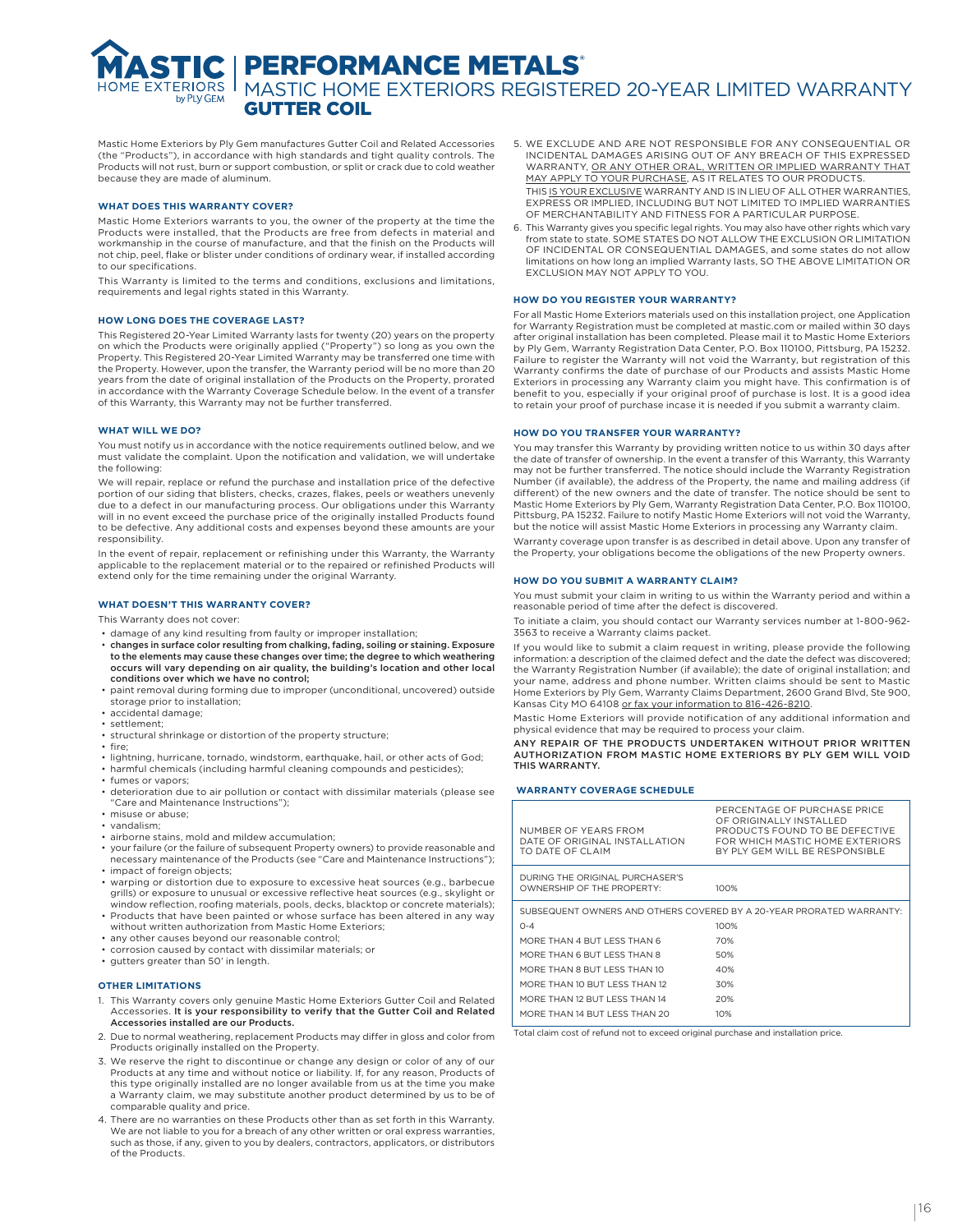**IC IPERFORMANCE METALS®** HOME EXTERIORS <sup>I</sup> MASTIC HOME EXTERIORS REGISTERED 20-YEAR LIMITED WARRANTY by PLY GEM GUTTER COIL

#### **CARE AND MAINTENANCE**

Mastic Home Exteriors by Ply Gem Gutter Coil and Related Accessories are some of the most durable building product materials available today for residential applications. In most cases, normal rainfall is sufficient to keep them clean. But if your Mastic Home Exteriors Gutter Coil and Related Accessories should need cleaning, we recommend the following procedures. Particular attention should be given to areas that have limited exposure to the natural washing effect of rainfall.

- 1. **Moderate Atmospheric Dirt** We recommend an occasional washing with clear water using a garden hose and soft-bristled brush (a long-handled, car-washing brush is ideal for this purpose).
- 2. **Heavy Industrial Atmospheric Dirt**  Wash in the manner indicated above, but use the following solution:
- a. 1/3 cup detergent (Tide®, for example)
- b. 2/3 cup trisodium phosphate (Soilax®, for example)
- c. 1 gallon water
- 3. **Mildew Accumulation** Mildew can collect on surfaces of all types of building products and is often evident on surfaces that have not been properly cared for and maintained. Normally, mildew will appear as black spots. Mildew is easy to remove by using the following solution:
	- a. 1/3 cup detergent (Tide®, for example)
	- b. 2/3 cup trisodium phosphate (Soilax®, for example) c. 1 quart sodium hypochlorite 5% solution (Clorox®, for example)
	- d. 3 quarts water
- 4. **Caulking Compounds, Tar and Similar Substances** Use mineral spirits in reasonable amounts and apply directly to the foreign substance. Immediately after cleaning, rinse the area thoroughly with water.

CAUTION: Do not exceed the recommended concentrations of cleaners. To do so can cause damage to the Product. Avoid skin and eye contact with the solution, and in all cases follow manufacturers' instructions for the use of cleaning compounds and solutions. Avoid use of abrasive-type cleaners and strong solvents. Test any cleaner on an inconspicuous area before applying to major areas. To minimize streaking, always clean from the bottom to the top and follow with a rinsing of clear water. Excessive scrubbing is unnecessary and can be harmful to the Products, and may cause undesirable glossy areas over the finish.

#### **FACTS ABOUT THE INSTALLATION OF MASTIC HOME EXTERIORS GUTTER COIL AND RELATED ACCESSORIES**

We designed and manufactured Mastic Home Exteriors by Ply Gem Gutter Coil and Related Accessories to perform best when installed by qualified applicators. While Mastic Home Exteriors does not assume responsibility for installation of its products, it does keep installers informed on new techniques and provides detailed installation instructions on all of its products. We frequently update our installation manuals with new and improved methods of application.

You should discuss any product adjustments with the dealer or applicator who did the work. These adjustments can best be made by the original dealer or applicator, since he or she is most familiar with your particular installation.

NOTE: Direct contact of aluminum products with certain dissimilar materials, or contact with water run-off from dissimilar materials, is likely to result in corrosion. Accordingly, care should be taken during installation to avoid contact of aluminum with dissimilar materials including: dissimilar metals (e.g. copper, zinc, steel, etc.), concrete, stucco, asbestos siding, pressure treated/pretreated lumber, roofing materials or roofing systems containing metallic granules or strips, or corrosive non-metallic materials.

\*For detailed coverage of warranty information on Leaf Relief products, reference the "Leaf Relief Warranty" available from your installing dealer.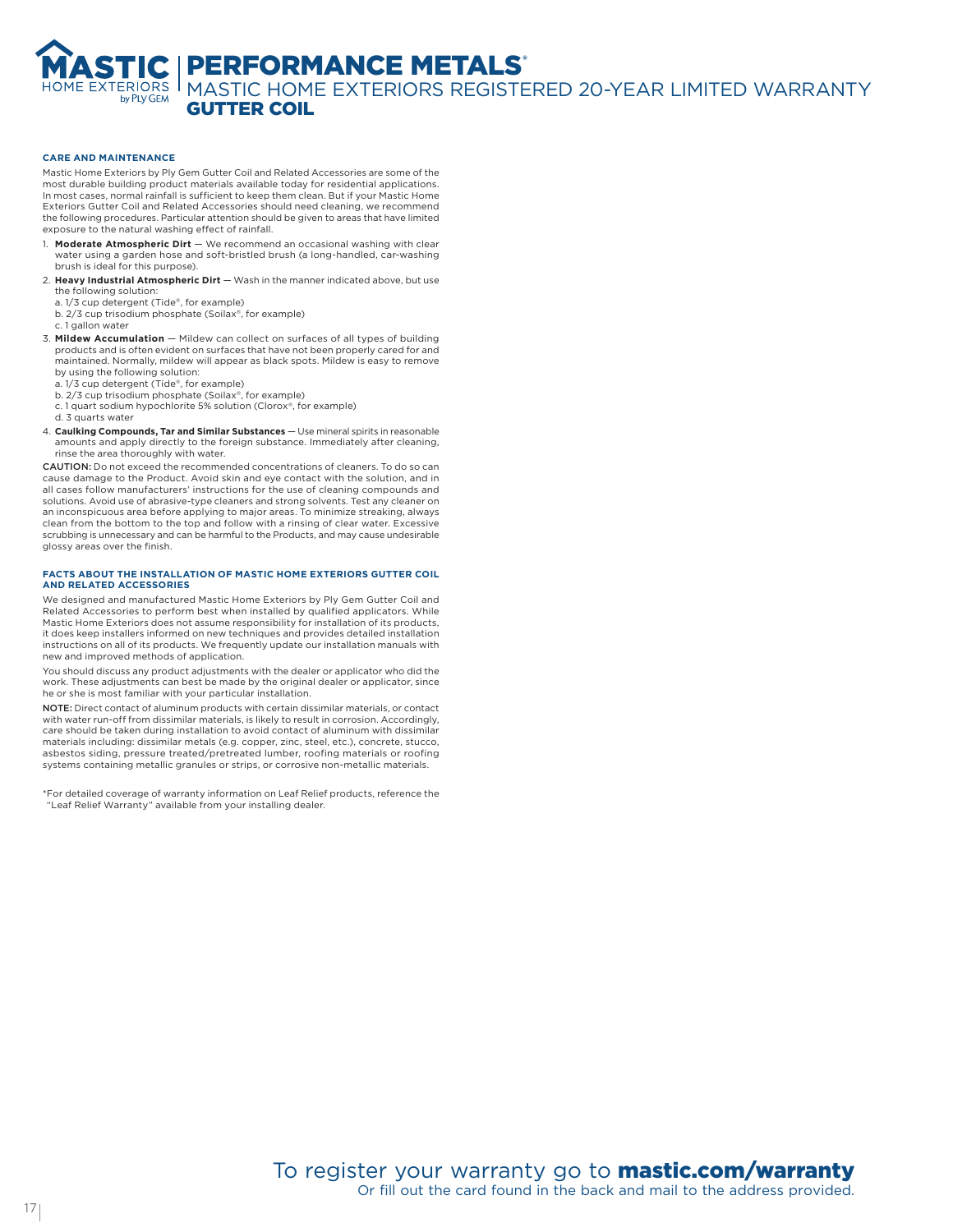## MASTIC HOME EXTERIORS WARRANTY REGISTRATION



## Register your warranty online at mastic.com/warranty

## or mail this form to:

Mastic Home Exteriors by Ply Gem Warranty Registration Data Center P.O. Box 110100 Pittsburg, PA 15232

#### **PROJECT INFORMATION:**

#### **PLEASE INDICATE PRODUCT AND QUANTITY COVERED UNDER THIS WARRANTY:**

| COMPLETION DATE: COMPLETION DATE:                                                                                                                                                                                              |  |                           |  |
|--------------------------------------------------------------------------------------------------------------------------------------------------------------------------------------------------------------------------------|--|---------------------------|--|
| CONTRACTOR (BUILDER) NAME: <b>Annual CONTRACTOR</b>                                                                                                                                                                            |  |                           |  |
|                                                                                                                                                                                                                                |  |                           |  |
| ADDRESS: ARRAIGNMENT CONTROLLER CONTROLLER CONTROLLER CONTROLLER CONTROLLER CONTROLLER CONTROLLER CONTROLLER CONTROLLER CONTROLLER CONTROLLER CONTROLLER CONTROLLER CONTROLLER CONTROLLER CONTROLLER CONTROLLER CONTROLLER CON |  |                           |  |
|                                                                                                                                                                                                                                |  |                           |  |
|                                                                                                                                                                                                                                |  |                           |  |
|                                                                                                                                                                                                                                |  |                           |  |
|                                                                                                                                                                                                                                |  |                           |  |
| HOMEOWNER NAME: NAME:                                                                                                                                                                                                          |  |                           |  |
|                                                                                                                                                                                                                                |  |                           |  |
|                                                                                                                                                                                                                                |  |                           |  |
|                                                                                                                                                                                                                                |  |                           |  |
| EMAIL ADDRESS: WAS ARRESTED FOR A STRUCK AND THE STRUCK AND THE STRUCK AND THE STRUCK OF THE STRUCK OF THE STRUCK OF THE STRUCK OF THE STRUCK OF THE STRUCK OF THE STRUCK OF THE STRUCK OF THE STRUCK OF THE STRUCK OF THE STR |  |                           |  |
| PROJECT ADDRESS (IF DIFFERENT FROM ABOVE):                                                                                                                                                                                     |  |                           |  |
|                                                                                                                                                                                                                                |  |                           |  |
|                                                                                                                                                                                                                                |  |                           |  |
|                                                                                                                                                                                                                                |  |                           |  |
| PLEASE INDICATE THE TYPE OF APPLICATION:                                                                                                                                                                                       |  |                           |  |
| $\Box$ REMODELING $\Box$ NEW CONSTRUCTION $\Box$ ADDITION                                                                                                                                                                      |  |                           |  |
| APPROXIMATELY, HOW OLD IS THE HOME? YEAR(S).                                                                                                                                                                                   |  |                           |  |
|                                                                                                                                                                                                                                |  |                           |  |
| WHAT SIDING MATERIAL WAS ON THE HOME PRIOR TO                                                                                                                                                                                  |  |                           |  |
| <b>INSTALLATION?</b><br>$\Box$ NONE (NEW CONSTRUCTION)                                                                                                                                                                         |  | <b>PLYWOOD</b>            |  |
| STUCCO/CONCRETE                                                                                                                                                                                                                |  | <b>BRICK/STONE</b>        |  |
| ORIENTED STRAND BOARD (OSB)                                                                                                                                                                                                    |  | □ HARDBOARD               |  |
| NINYL SIDING                                                                                                                                                                                                                   |  | <b>THER CEMENT SIDING</b> |  |
| ALUMINUM/STEEL SIDING                                                                                                                                                                                                          |  | ∩ wood                    |  |
|                                                                                                                                                                                                                                |  |                           |  |
|                                                                                                                                                                                                                                |  |                           |  |
|                                                                                                                                                                                                                                |  |                           |  |

| <b>PRODUCT</b>                                                                                                                | PROFILE/PRODUCT CODE | COLOR | <b>QUANTITY</b> |
|-------------------------------------------------------------------------------------------------------------------------------|----------------------|-------|-----------------|
| Products Covered under the Mastic Home Exteriors V.I.P. Limited Lifetime Warranty:                                            |                      |       |                 |
| <b>CEDAR DISCOVERY</b><br>HAND-SPLIT SHAKE                                                                                    |                      |       |                 |
| <b>CEDAR DISCOVERY®</b><br>PERFECTION SHINGLE<br>DOUBLE 7"                                                                    |                      |       |                 |
| <b>CEDAR DISCOVERY®</b><br>PERFECTION SHINGLE<br><b>TRIPLE 5"</b>                                                             |                      |       |                 |
| <b>CEDAR DISCOVERY®</b><br><b>HALF-ROUND</b>                                                                                  |                      |       |                 |
| <b>STRUCTURE HOME INSULATION SYSTEM®</b>                                                                                      |                      |       |                 |
| QUEST <sup>®</sup>                                                                                                            |                      |       |                 |
| CARVEDWOOD*44"                                                                                                                |                      |       |                 |
| <b>OVATION</b>                                                                                                                |                      |       |                 |
| <b>T-LOK BARKWOOD®</b>                                                                                                        |                      |       |                 |
| <b>LIBERTY ELITE*</b>                                                                                                         |                      |       |                 |
| <b>CHARLESTON BEADED®</b>                                                                                                     |                      |       |                 |
| <b>BOARD+BATTEN DESIGNER SERIES"</b>                                                                                          |                      |       |                 |
| <b>MILL CREEK®</b>                                                                                                            |                      |       |                 |
| <b>BRENTWOOD®</b>                                                                                                             |                      |       |                 |
| <b>ECLIPSE</b>                                                                                                                |                      |       |                 |
| PASSAGE PERFORMANCE SHAKE AND SHINGLE                                                                                         |                      |       |                 |
| <b>ENVOY® ALUMINUM SIDING</b>                                                                                                 |                      |       |                 |
| <b>ENDURANCE® ALUMINUM SIDING</b>                                                                                             |                      |       |                 |
| <b>VINYL SOFFIT</b>                                                                                                           |                      |       |                 |
| PERFORMANCE METALS®<br><b>ALUMINUM SOFFIT</b>                                                                                 |                      |       |                 |
| PERFORMANCE METALS®<br><b>ALUMINUM FASCIA</b>                                                                                 |                      |       |                 |
| PERFORMANCE METALS®<br><b>ALUMINUM TRIM COIL</b>                                                                              |                      |       |                 |
| <b>SHUTTERS</b>                                                                                                               |                      |       |                 |
| <b>DOOR SURROUNDS</b>                                                                                                         |                      |       |                 |
| <b>MANTELS</b>                                                                                                                |                      |       |                 |
| <b>WINDOW AND DOOR CASINGS</b>                                                                                                |                      |       |                 |
| <b>DECORATIVE MOULDINGS</b>                                                                                                   |                      |       |                 |
| <b>DECORATIVE CORNER POSTS</b>                                                                                                |                      |       |                 |
| <b>GABLE VENTS</b>                                                                                                            |                      |       |                 |
| <b>UTILITY VENTS</b>                                                                                                          |                      |       |                 |
| <b>SURFACE MOUNTS</b>                                                                                                         |                      |       |                 |
| <b>MOUNTING BLOCKS</b>                                                                                                        |                      |       |                 |
| MONTICELLO ALUMINUM COLUMNS                                                                                                   |                      |       |                 |
| <b>GUTTERS AND DOWNSPOUTS</b>                                                                                                 |                      |       |                 |
| Products Covered under the Mastic Registered 20-Year Limited Warranty:                                                        |                      |       |                 |
| <b>PERFORMANCE METALS®</b><br><b>GUTTER + DOWNSPOUT COIL</b><br><b>AND ACCESSORIES</b>                                        |                      |       |                 |
| Products Covered under the Registered 25-Year No-Clog, No Overflow Warranty:<br>(REFERENCE SEPARATE WARRANTY FOR DETAILS)     |                      |       |                 |
| <b>LEAF RELIEF®</b>                                                                                                           |                      |       |                 |
| Products Covered under the Registered 20-Year Material and Performance Warranty:<br>(REFERENCE SEPARATE WARRANTY FOR DETAILS) |                      |       |                 |
| <b>LEAF LOGIC"</b>                                                                                                            |                      |       |                 |
| Products Covered under the Registered 5-Year Material and Performance Warranty:<br>(REFERENCE SEPARATE WARRANTY FOR DETAILS)  |                      |       |                 |
| <b>LEAF SMART</b> "                                                                                                           |                      |       |                 |
|                                                                                                                               |                      |       |                 |